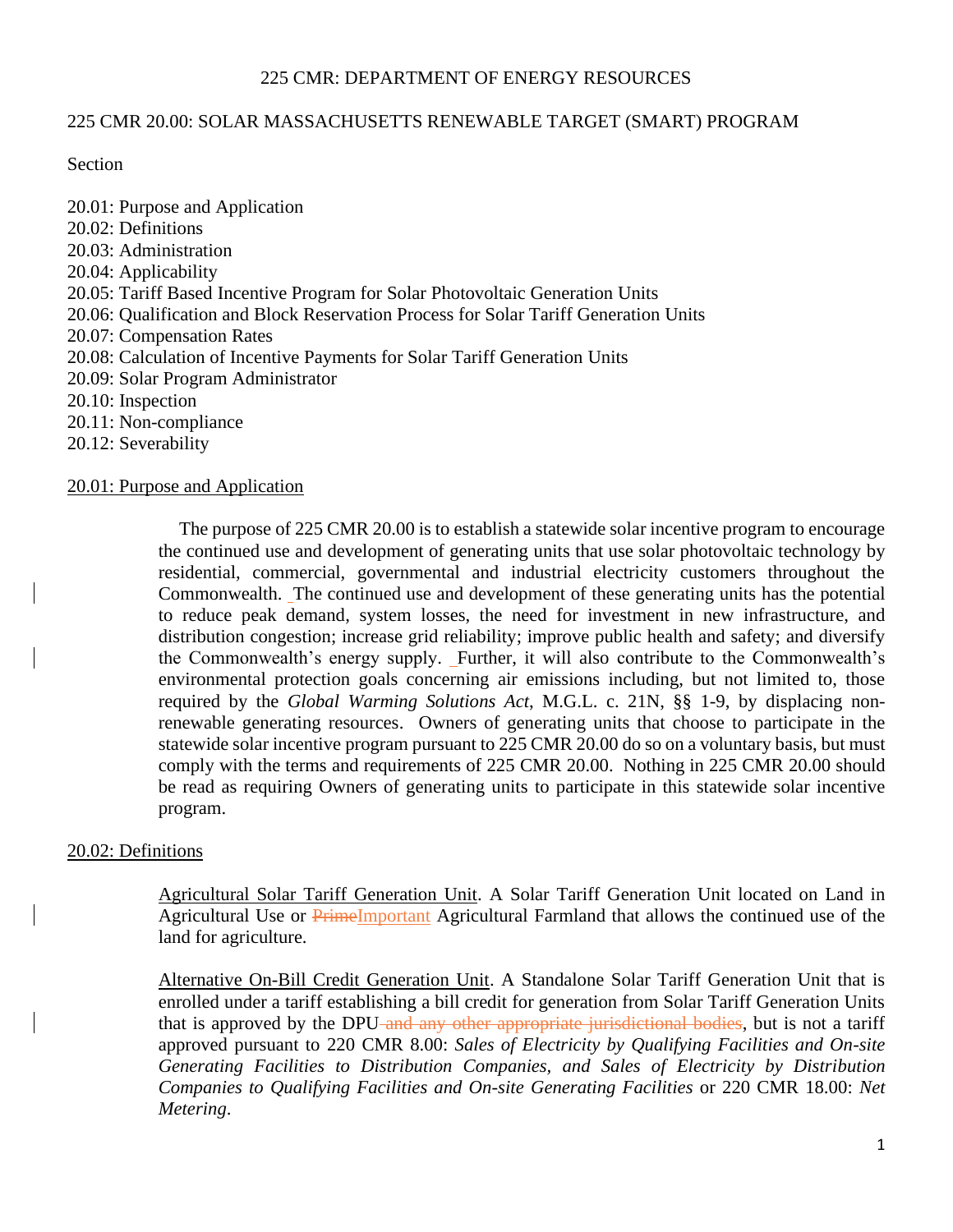Authorized Agent. A person or entity that serves under an agreement entered into by each of the Owners of a Solar Tariff Generation Unit for all dealings with the Department.

Base Compensation Rate. The portion of a Solar Tariff Generation Unit's compensation rate related to the Generation Unit's rated alternating current capacity, prescribed in 225 CMR 20.07(3).

Behind-the-Meter Solar Tariff Generation Unit. A Solar Tariff Generation Unit that serves Onsite Load other than parasitic or station load utilized to operate the Generation Unit and that receives compensation under 220 CMR 8.00: *Sales of Electricity by Qualifying Facilities and Onsite Generating Facilities to Distribution Companies, and Sales of Electricity by Distribution Companies to Qualifying Facilities and On-site Generating Facilities* or 220 CMR 18.00: *Net Metering*, or under the model SMART Tariff established pursuant to D.P.U. 17-140.

Brownfield. A disposal site that has received a release tracking number from MassDEP pursuant to 310 CMR 40.0000: *Massachusetts Contingency Plan*, the redevelopment or reuse of which is hindered by the presence of oil or hazardous materials, as determined by the Department, in consultation with MassDEP. For the purposes of 225 CMR 20.02: *Brownfield*, the terms "disposal site," "release tracking number," "oil," and "hazardous materials" shall have the meanings giving to such terms in 310 CMR 40.0006: *Terminology, Definitions and Acronyms*. No disposal site that otherwise meets the requirements of 225 CMR 20.02: *Brownfield* shall be excluded from consideration as a Brownfield because its cleanup is also regulated by the *Comprehensive Environmental Response, Compensation and Liability Act*, 42 U.S.C. §§ 9601-9675, the *Resource Conservation and Recovery Act*, 42 U.S.C. §§ 6921 - 6939g, or any other federal program.

Building Mounted Solar Tariff Generation Unit. A Solar Tariff Generation Unit with 100% of the nameplate capacity of the solar photovoltaic modules used for generating power installed on a building.

Business Day. Means Monday through Friday, exclusive of state and federal legal holidays.

Canopy Solar Tariff Generation Unit. A Solar Tariff Generation Unit with 100% of the nameplate capacity of the solar photovoltaic modules used for generating power installed on top of a parking surface, pedestrian walkway, or canal in a manner that maintains the function of the area beneath the canopy.

Capacity Block. A quantity of Solar Tariff Generation Unit capacity that is entitled to receive a particular set of Base Compensation Rates and Compensation Rate Adders within a Distribution Company's service territory.

Commercial Operation Date. The date on which a Distribution Company grants approval for a Solar Tariff Generation Unit to interconnect with the electric grid.

Community Shared Solar Tariff Generation Unit. A Solar Tariff Generation Unit that provides electricity or bill credits to three or more Customers of Record. No more than two participants may receive bill credits in excess of those produced annually by 25 kW of nameplate AC capacity, and the combined share of said participants' capacity shall not exceed 50% of the total capacity of the Generation Unit, except in the case of Generation Units smaller than 100 kW AC.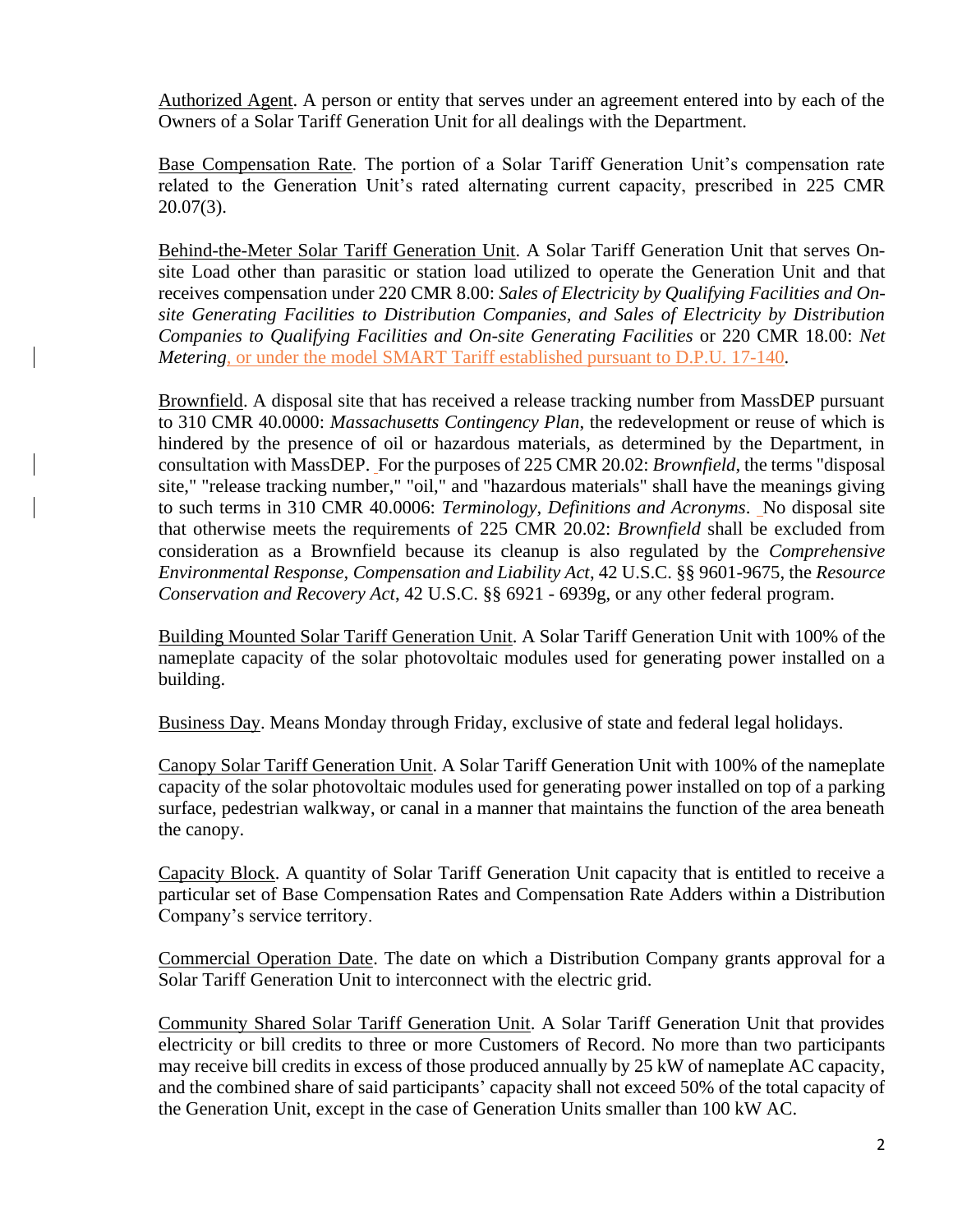Compensation Rate Adder. An adder to a Solar Tariff Generation Unit's Base Compensation Rate established pursuant to 225 CMR 20.07(4).

Core Habitat. Key areas that are critical for the long-term persistence of rare species and other species of conservation concern, as well as a wide diversity of natural communities and intact ecosystems across the Commonwealth, as identified by the Massachusetts Division of Fisheries and Wildlife BioMap2 framework within the Natural Heritage and Endangered Species Program.

Critical Natural Landscape. Areas including large natural landscape blocks and buffering uplands around coastal, wetland and aquatic Core Habitats to help ensure their long-term integrity, as identified by the Massachusetts Division of Fisheries and Wildlife BioMap2 framework within the Natural Heritage and Endangered Species Program.

Customer of Record. An eligible customer with the distribution company whose name appears on a Distribution Company billing account of a meter connected to or receiving bill credits from a Solar Tariff Generation Unit.

Department. The Massachusetts Department of Energy Resources, established by M.G.L. c. 25A.

Distribution Company. A company engaging in the distribution of electricity or owning, operating or controlling distribution facilities as defined in M.G.L. c. 164, § 1; provided, however, a Distribution Company shall not include a municipal utility established pursuant to the provisions of M.G.L c. 164.

DPU. The Massachusetts Department of Public Utilities established by M.G.L. c. 25, § 1.

Eligible Landfill. A landfill that has received an approval from MassDEP for the use of a solar photovoltaic Generation Unit at the landfill as a post-closure use pursuant to 310 CMR 19.143: *Post-closure Use of Landfills*.

End-use Customer. A person or entity in Massachusetts that purchases electrical energy from a Distribution Company.

Energy Storage System. A commercially available technology that is capable of absorbing energy, storing it for a period of time and thereafter dispatching the energy.

Environmental Attribute. All GIS Certificates and any other environmental benefits associated with the energy generation of a Solar Tariff Generation Unit.

Floating Solar Tariff Generating Unit. A Solar Tariff Generation Unit located on a body of water that are is currently, or was formerly, used for water treatment, agricultural or industrial activities, and that allows for the continued use of the water body for its intended purpose.

Generation Attribute. Means a Generation Attribute, as defined in 225 CMR 14.02: *Definitions*.

Generation Unit. Means a Generation Unit, as defined in 225 CMR 14.02: *Definitions*.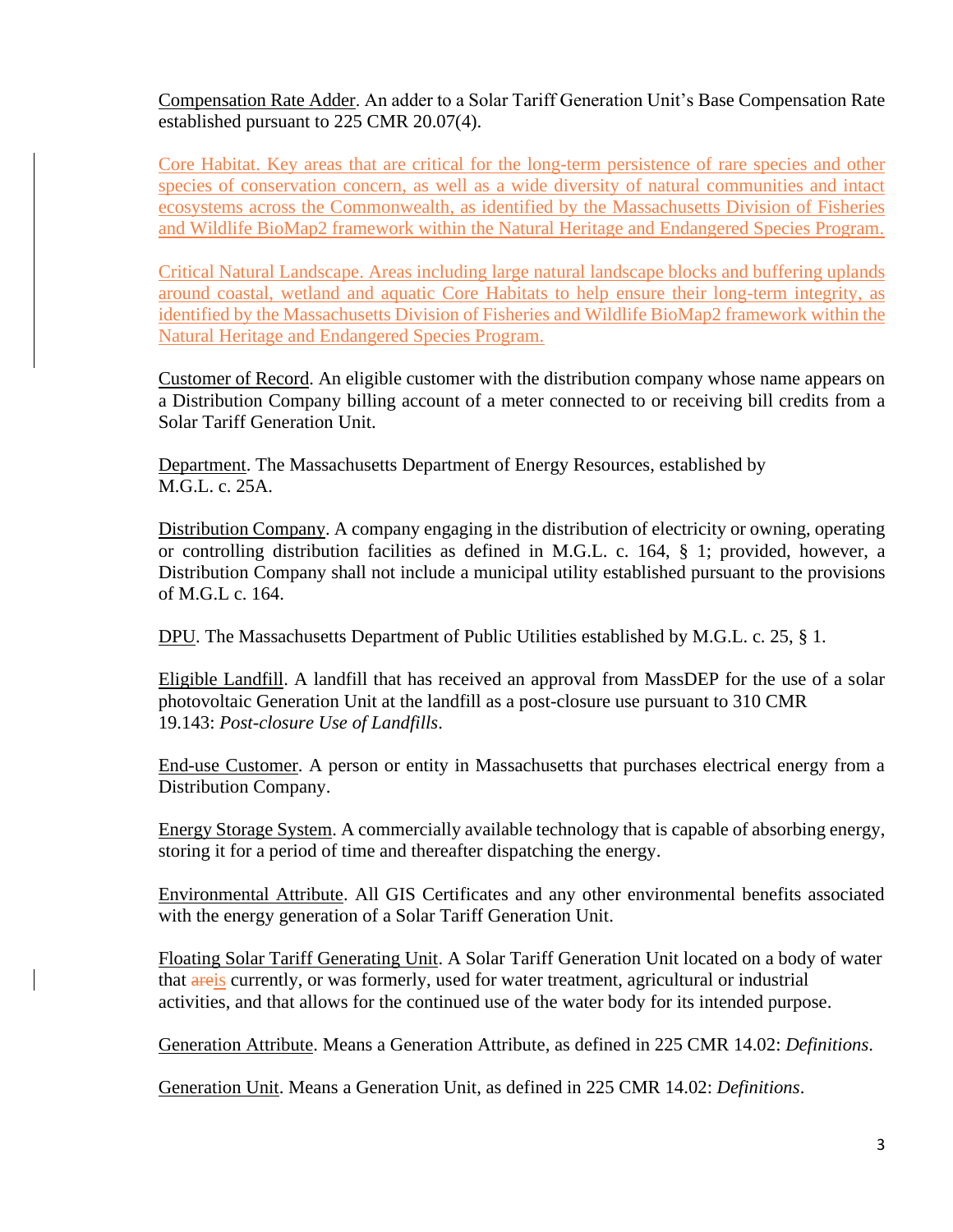GIS Certificate. An electronic record produced by the NEPOOL GIS that identifies Generation Attributes of each MWh accounted for in the NEPOOL GIS.

Greenfield Subtractor. A subtractor to a Solar Tariff Generation Unit's Base Compensation Rate, established pursuant to 225 CMR 20.07(4) $(fg)$ .

Guideline. A set of clarifications, interpretations, and procedures, including forms, developed by the Department to assist in compliance with the requirements of 225 CMR 20.00. The Department may issue new or revised Guidelines. Each Guideline shall be effective on its date of issuance or on such date as is specified therein, except as otherwise provided in 225 CMR 20.00.

Important Agricultural Farmlands. Means those soils found to be Important Farmlands pursuant to 7 C.F.R. § 657.5, that includes prime farmlands, unique farmlands, and additional land of statewide importance.

Incentive Payment Effective Date. As defined in the SMART Tariff, means the earliest date on or after the Commercial Operation Date on which electrical energy output of a Solar Tariff Generation Unit can result in the creation of RPS Class I Renewable Generation Attributes and is also eligible to begin receiving incentive payments.

Independent Verifier. An entity approved by the Department to perform the function of a third party meter reader as defined in Rule 2.5(j) of the NEPOOL GIS Operating Rules, or any successor rule.

Interconnection Service Agreement. The agreement for interconnection service entered into between the interconnecting customer and a Distribution Company, as defined and provided in each Distribution Company's standards for interconnection of distributed generation.

ISO-NE. ISO New England Inc., the independent system operator for New England, the regional transmission organization for most of New England, which is authorized by the Federal Energy Regulatory Commission to exercise for the New England Control Area the functions required pursuant to the Federal Energy Regulatory Commission's Order No. 2000 and corresponding regulations.

 $Kilowatt (kW)$ . A unit of power equal to one thousand watts, as measured in alternating current (AC).

Kilowatt-hour (kWh). A unit of electrical energy or work equivalent to one thousand watts of power operating for one hour.

Land in Agricultural Use. All land as defined under M.G.-L. c. 61A, §§ 1 & 2<del>, enrolled in a</del> program established pursuant to M.G.L. c. 61A, and land that had been enrolled in a program established pursuant to M.G.L. c. 61A within the past five years.

Low Income Community Shared Solar Tariff Generation Unit. A Community Shared Solar Tariff Generation Unit with at least 50% of its energy output allocated to Low Income Customers in the form of electricity or bill credits.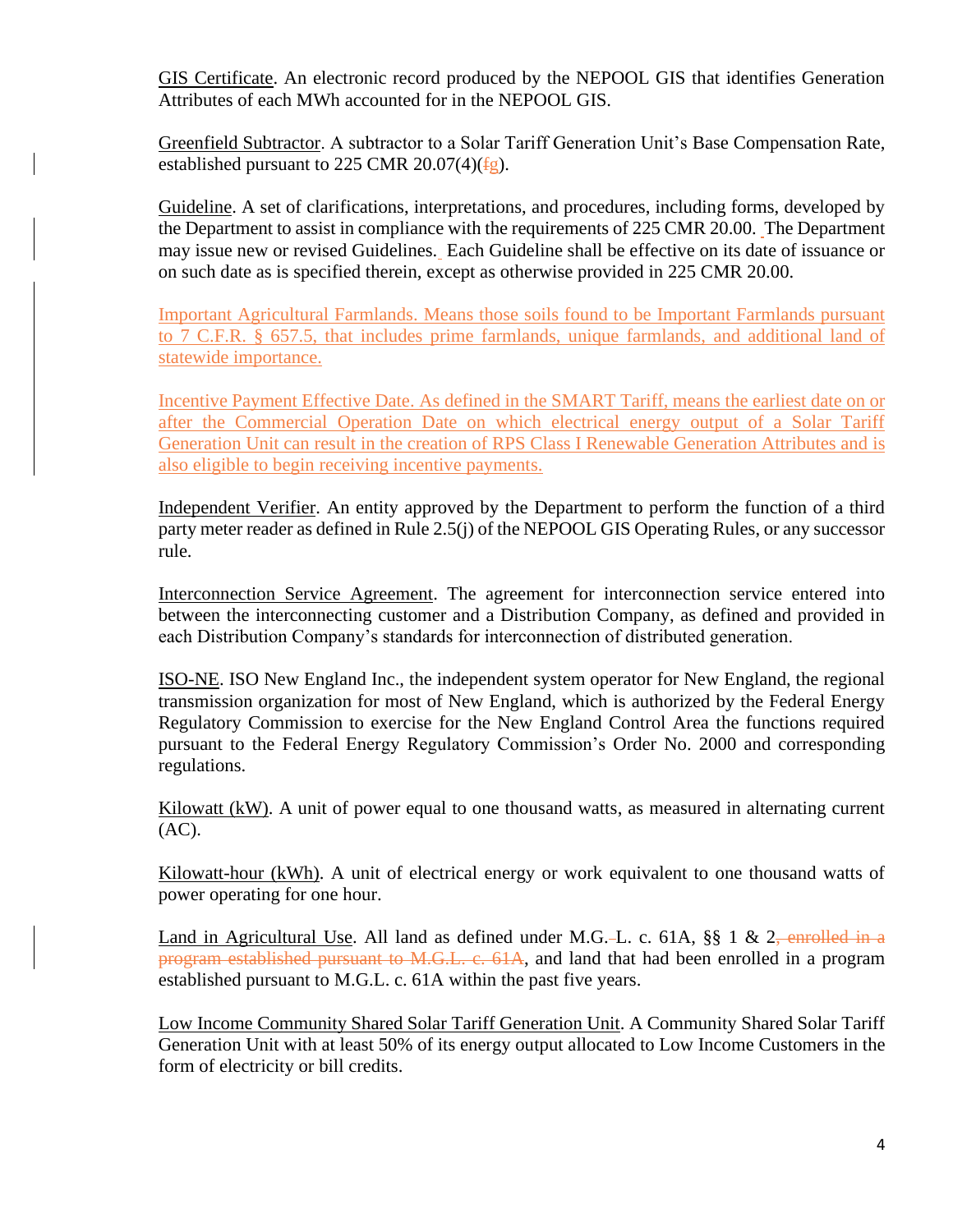Low Income Customer. An End-use Customer that is on a low-income discounted rate of a Distribution Company or a resident in a Low Income Eligible Area.

Low Income Eligible Area. A neighborhood, as identified through American Community Survey data, that has household income equal to or less than 65 percent of the statewide median income for Massachusetts.

Low Income Solar Tariff Generation Unit. A Solar Tariff Generation Unit with an AC rated capacity of less than or equal to 25 kW that serves Low Income Customers.

Low Income Property Solar Tariff Generation Unit. A Solar Tariff Generation Unit with a rated capacity greater than 25 kW that provides all of its generation output in the form of electricity or bill credits to low or moderate income housing, as defined under M.G.L. c. 40B.

MassDEP. The Massachusetts Department of Environmental Protection established by M.G.L. c. 21A, § 7.

MDAR. The Massachusetts Department of Agricultural Resources established by M.G.L. c. 20, § 1.

Megawatt (MW). A unit of power equal to one million watts, as measured in alternating current (AC).

Megawatt-hour (MWh). A unit of electrical energy or work equivalent to one million watts of power operating for one hour.

Municipality. A city or town in the Commonwealth of Massachusetts that has been issued a public identification number by the DPU pursuant to 220 CMR 18.00: *Net Metering*.

NEPOOL GIS. The New England Power Pool Generation Information System, which includes a generation information database and certificate system, operated by the New England Power Pool, its designee or successor entity, that accounts for Generation Attributes of electrical energy consumed and generated within, imported into, or exported from the ISO-NE Control Area.

Net Metered Generation Unit. A Standalone Solar Tariff Generation Unit that is also enrolled and compensated as a Class I Net Metering Facility, Class II Net Metering Facility, or Class III Net Metering Facility, as defined under 220 CMR 18.02: *Definitions*.

Non-Net Metered Generation Unit. A Standalone Solar Tariff Generation Unit that is also enrolled and compensated as a State Qualifying Facility under 225 CMR 8.00: *Sales of Electricity by Qualifying Facilities and On-site Generating Facilities to Distribution Companies, and Sales of Electricity by Distribution Companies to Qualifying Facilities and On-site Generating Facilities*.

On-Site Load. Any new or existing electric load located at the site of a Solar Tariff Generation Unit including any parasitic load that may result from the installation of the Solar Tariff Generation Unit, and that is wired to receive a portion of the electrical energy output from the Solar Tariff Generation Unit before the balance of such output passes through the Solar Tariff Generation Unit's metered interconnection onto the electric grid.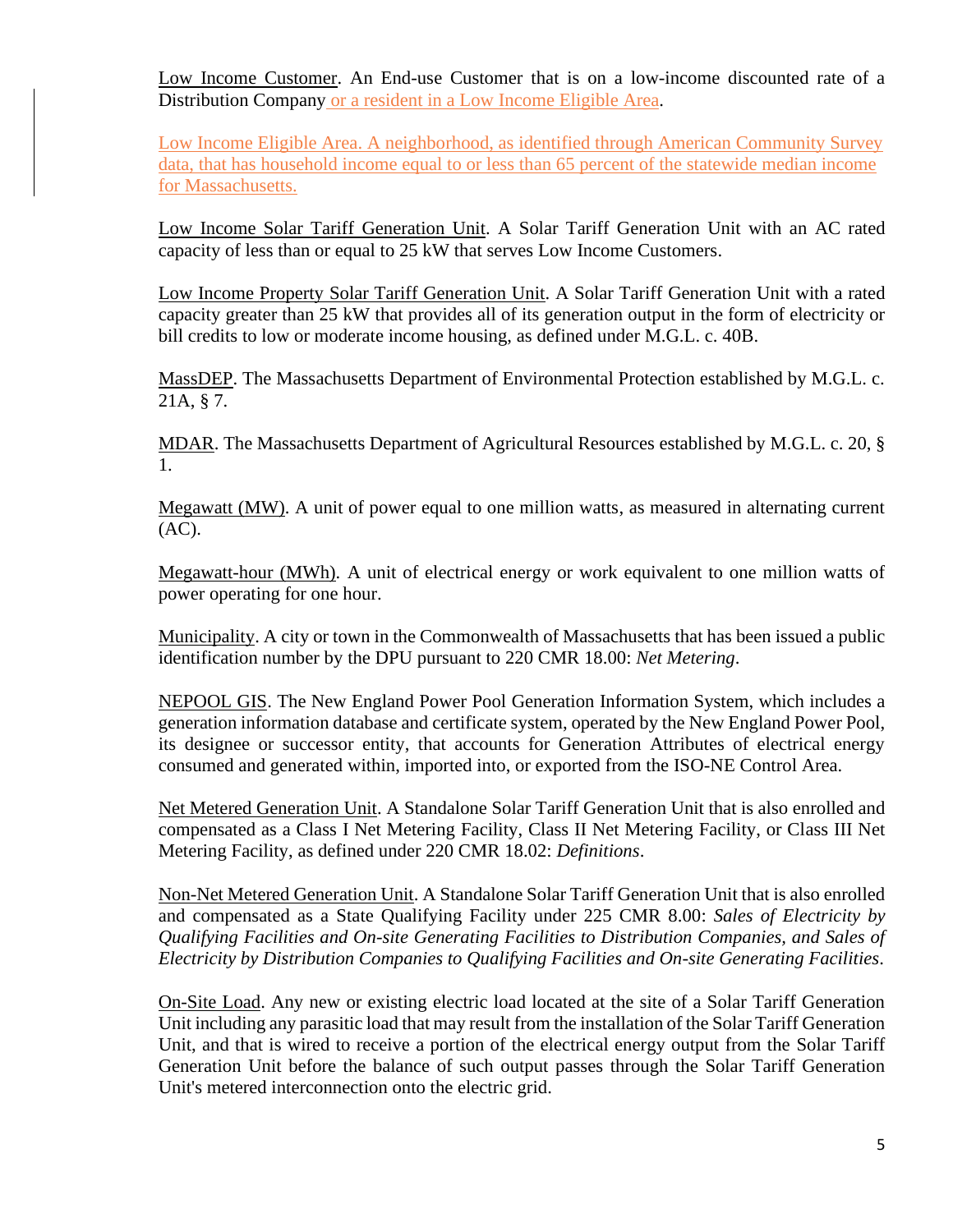Other Governmental Entity. A department or agency of the Commonwealth, and any other state or local entity that has been issued a public identification number by the DPU pursuant to 220 CMR 18.00: *Net Metering*.

Owner. Any person or entity that, alone or in conjunction with others, has legal ownership of a Solar Tariff Generation Unit.

Primary Installer. The primary entity responsible for a Solar Tariff Generation Unit's installation. The Primary Installer must be a professional contractor licensed to conduct business in Massachusetts. Any electrical work performed on the installation must be conducted by an electrician holding a valid and current license in Massachusetts. The Primary Installer is directly responsible for turnkey project management and installation work, although the installation work may be sub-contracted. Homeowners or other individuals are not eligible to be a Primary Installer unless they are a Massachusetts licensed electrician completing an installation on their own property.

Prime Agricultural Farmland. Means those soils identified by the United States Department of Agriculture Natural resources Conservation Service to be prime farmlands pursuant to 7 C.F.R. §  $657.5(a)$ .

Priority Habitat. Means Priority Habitat as defined in 321 CMR 10.02 *Definitions*.

Public Entity Solar Tariff Generation Unit. A Solar Tariff Generation Unit that is:

(a)Sited on property owned by a Municipality or Other Governmental Entity thatand is either:  $\left(\frac{a}{i}\right)$  i)owned or operated by a Municipality or Other Governmental Entity; or

(bii) the Owner has assigned 100% of its output to Municipalities or Other Governmental Entities; or

(b) Sited on privately owned property and is either:

- (i) Owned or operated by the Municipality in which the Solar Tariff Generation Unit is sited; or
- (ii) the Owner has assigned 100% of its output to the Municipality or Other Governmental Entities in the Municipality in which the Solar Tariff Generation Unit is sited.

Publication Date. The date established by Department promulgation of revisions to the SMART Program pursuant to 225 CMR 20.07(5), specifically, April 15, 2020.

Renewable Generation. Means Renewable Generation, as defined in 225 CMR 14.02: *Definitions*.

Renewable Generation Attribute. Means a Renewable Generation Attribute, as defined in 225 CMR 14.02: *Definitions*.

Reservation Period. The period of time during which a Solar Tariff Generation Unit is entitled to a Statement of Qualification and Capacity Block reservation prior to the Solar Tariff Generation Unit's receipt of notice of authorization to interconnect from the Distribution Company.

RPS Class I Renewable Generation. Means RPS Class I Renewable Generation, as defined in 225 CMR 14.02: *Definitions*.

RPS Class I Renewable Generation Attribute. Means a RPS Class I Renewable Generation Attribute, as defined in 225 CMR 14.02: *Definitions*.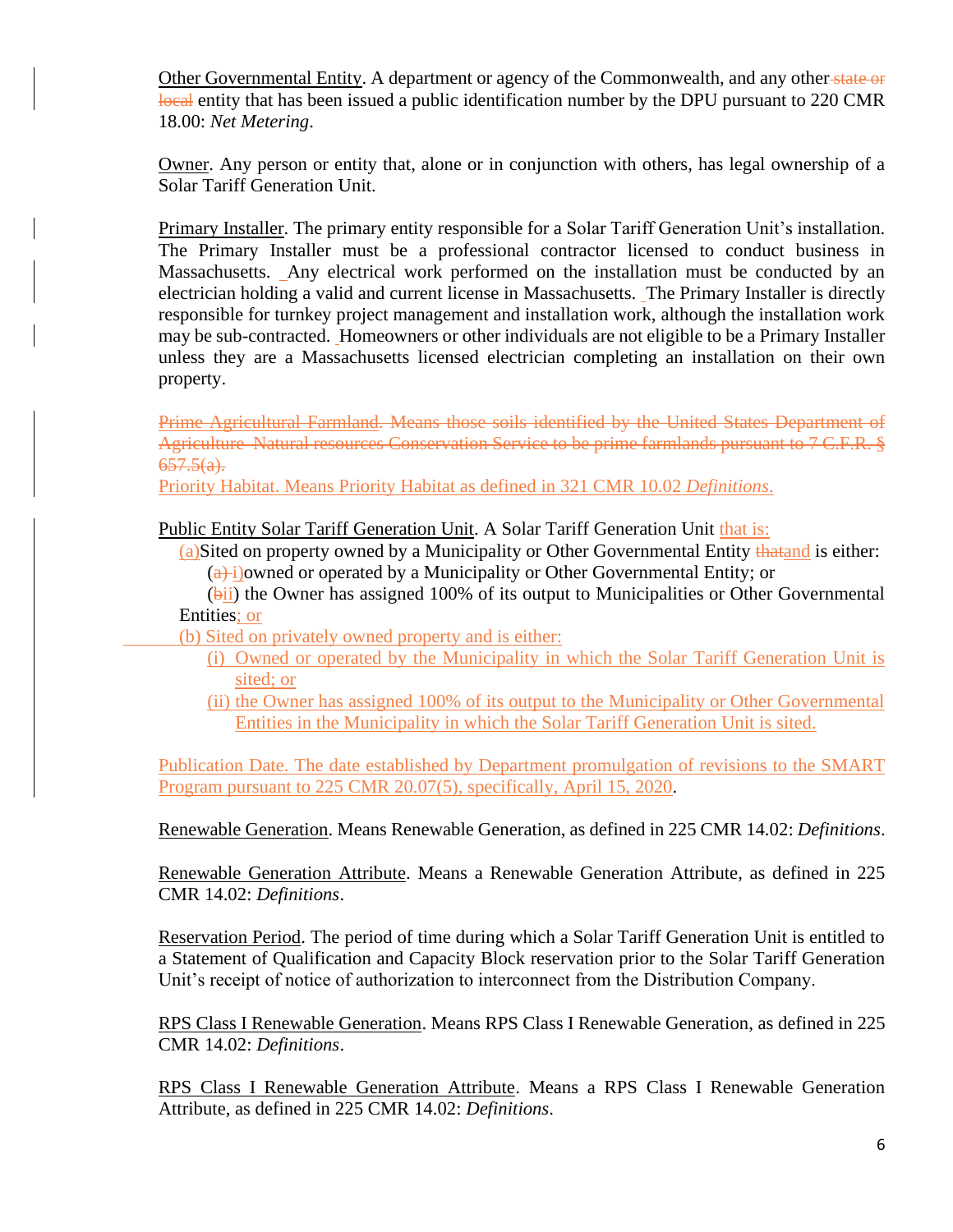RPS Class I Renewable Generation Unit. Means a RPS Class I Renewable Generation Unit, as defined in 225 CMR 14.02: *Definitions*.

SMART Tariff. AThe SMART Provision tariff to implement the incentive program contemplated herein to be filed by for each individual Distribution Company for reviewas reviewed and approvalapproved by the DPU-and any other appropriate jurisdictional regulatory bodies, as may be amended from time to time.

Solar Massachusetts Renewable Target (SMART) Program. The solar incentive program established pursuant to 225 CMR 20.00.

Solar Program Administrator. The program administrator for 225 CMR 20.00 that is selected pursuant to the process set forth in 225 CMR 20.09.

Solar Tariff Generation Unit. A Generation Unit that generates electricity using solar photovoltaic technology and meets all of the eligibility criteria set forth in 225 CMR 20.05 and 20.06.

Standalone Solar Tariff Generation Unit. A Solar Tariff Generation Unit that serves no associated On-site Load other than parasitic or station load utilized to operate the Generation Unit or coupled Energy Storage System.

State Qualifying Facility. Means a Qualifying Facility, as defined by the DPU in 220 CMR 8.02: *Definitions*, or any successor rule.

Statement of Qualification. A document issued by the Department that qualifies a Solar Tariff Generation Unit under 225 CMR 20.00.

Third-Party Owner. An entity that has a turnkey contract involving a power purchase agreement, lease, or other arrangements with a Customer of Record, but is the Owner of the Solar Tariff Generation Unit. The Third-Party Owner may have a separate contract with another entity for the actual installation work.

### 20.03: Administration

225 CMR 20.00 shall be administered by the Department.

### 20.04: Applicability

225 CMR 20.00 applies to Distribution Companies and to the Owners of Solar Tariff Generation Units.

### 20.05: Tariff Based Incentive Program for Solar Photovoltaic Generation Units

(1) Size of Program. The SMART Program shall support  $\frac{1,6003,200}{1}$  MW of new solar generating capacity.

(2) SMART Program Effective Date<sup>-(s)</sup>. Solar Tariff Generation Units that receive a Statement of Qualification under the SMART Program will be eligible to begin receiving incentive payments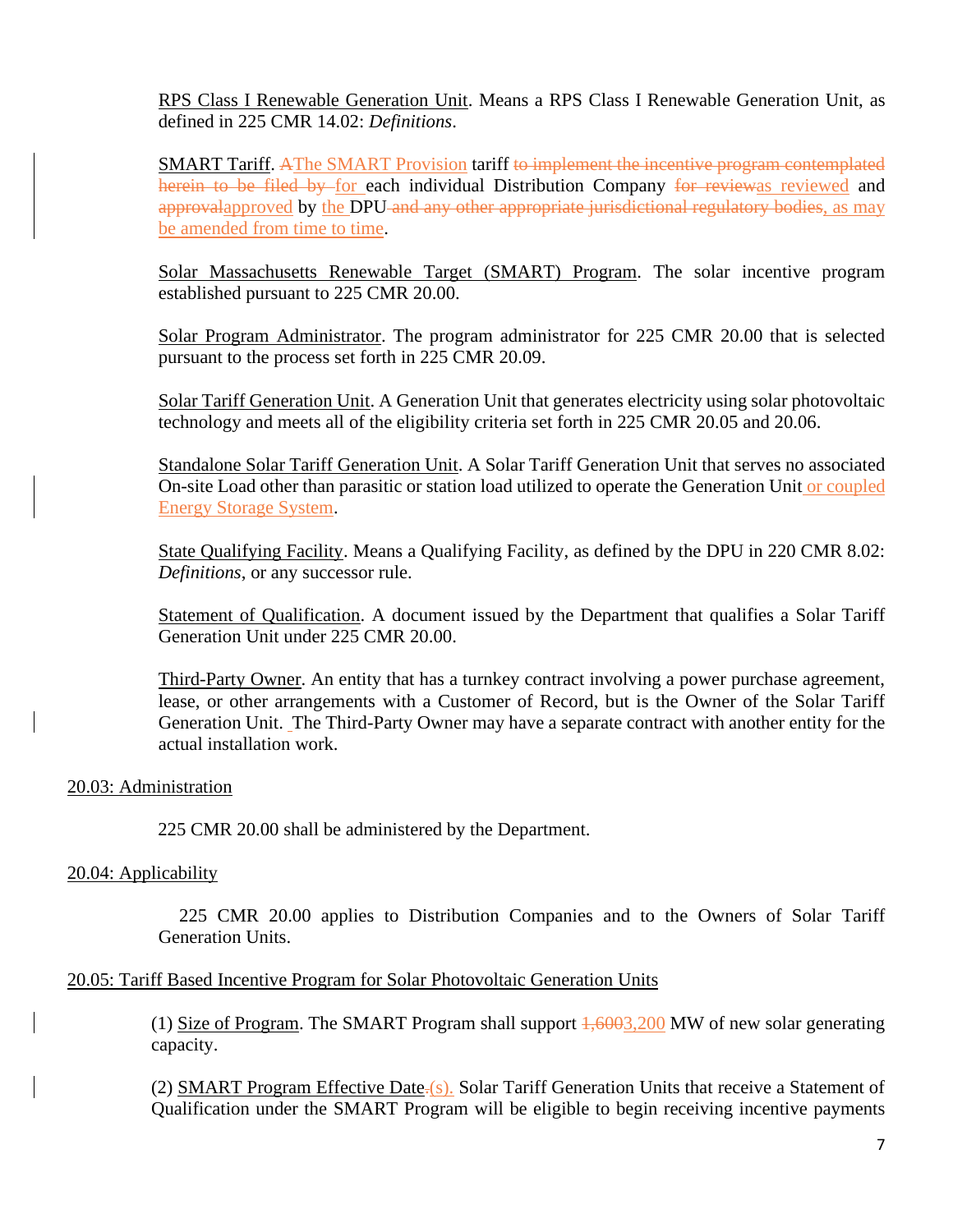upon the effective date of the SMART Tariffs, as approved by the DPU and any other appropriate jurisdictional regulatory bodies. Revisions to the SMART Program pursuant to 225 CMR 20.07(5) that require amendments to the SMART Tariffs shall take effect upon review and approval of revised SMART Tariffs by the DPU.

(3) Block Allocation. The amount of capacity available in each Distribution Company's service territory will be proportional to the total electric load served to Massachusetts End-use Customers by the Distribution Company in calendar year 2016. The Department may update the amount of capacity available in proportion to total electric load served to End-use Customers by each Distribution Company based on updated electric load served data, as available. Each Distribution Company shall divide the capacity available in its service territory into eightsixteen equally sized Capacity Blocks, provided, however, that if a Distribution Company served less than 5% of the total electric load collectively served to all Massachusetts End-use Customers by the Distribution Companies in calendar year 2016, it may elect to have less than eightsixteen equally sized Capacity Blocks.

(a) Set-aside for Solar Tariff Generation Units Less than or Equal to 25 kW. Each Capacity Block shall have a minimum of 20% and maximum of 35% of its total available capacity reserved for Solar Tariff Generation Units with nameplate capacities less than or equal to 25 kW.

(b) Special Provisions for Block 1. Other than Solar Tariff Generation Units selected under the one-time competitive procurement described in 225 CMR 20.07(3), no Solar Tariff Generation Unit shall be eligible to qualify in a Distribution Company's first Capacity Block unless it has a capacity equal to or less than 1,000 kW or is eligible to receive a Compensation Rate Adder.

(c) Set-aside for Solar Tariff Generation Units Greater than 25kW and Less than or Equal to 500 kW. Each Capacity Block, starting with the first full capacity block after the Publication Date, shall have a minimum of 20% of its total available capacity reserved for Solar Tariff Generation Units with nameplate capacities greater than 25kW and less than or equal to 500 kW.

(d) Set-aside for Low Income Community Shared and Low Income Property Solar Tariff Generation Units. Each Capacity Block, starting with the first full capacity block after the Publication Date, shall have a minimum of 5% of its total available capacity reserved for Low Income Community Shared and Low Income Property Solar Tariff Generation Units.

(e) Special Provision for Eversource Energy Capacity Blocks. Beginning with the ninth Capacity Block, the service territories formerly designated as NSTAR Electric Company and Western Massachusetts Electric Company, shall be combined into a single service territory with a total available capacity equal to that amount previously available for the two separate Distribution Companies'. The total combined capacity available in this single service territory shall be divided into eight equally sized Capacity Blocks. The Base Compensation Rates established for the service territories formerly designated as NSTAR Electric Company and Western Massachusetts Electric Company shall remain separate and will continue to apply.

(4) Transition between Capacity Blocks. If there is not enough capacity remaining in a Capacity Block for a Solar Tariff Generation Unit to fit entirely within the Capacity Block, that Solar Tariff Generation Unit shall receive a blended total compensation rate, which shall be prorated according to the amount of the Solar Tariff Generation Unit's capacity that is assigned to each Capacity Block.

(5) General Eligibility Criteria for Solar Tariff Generation Units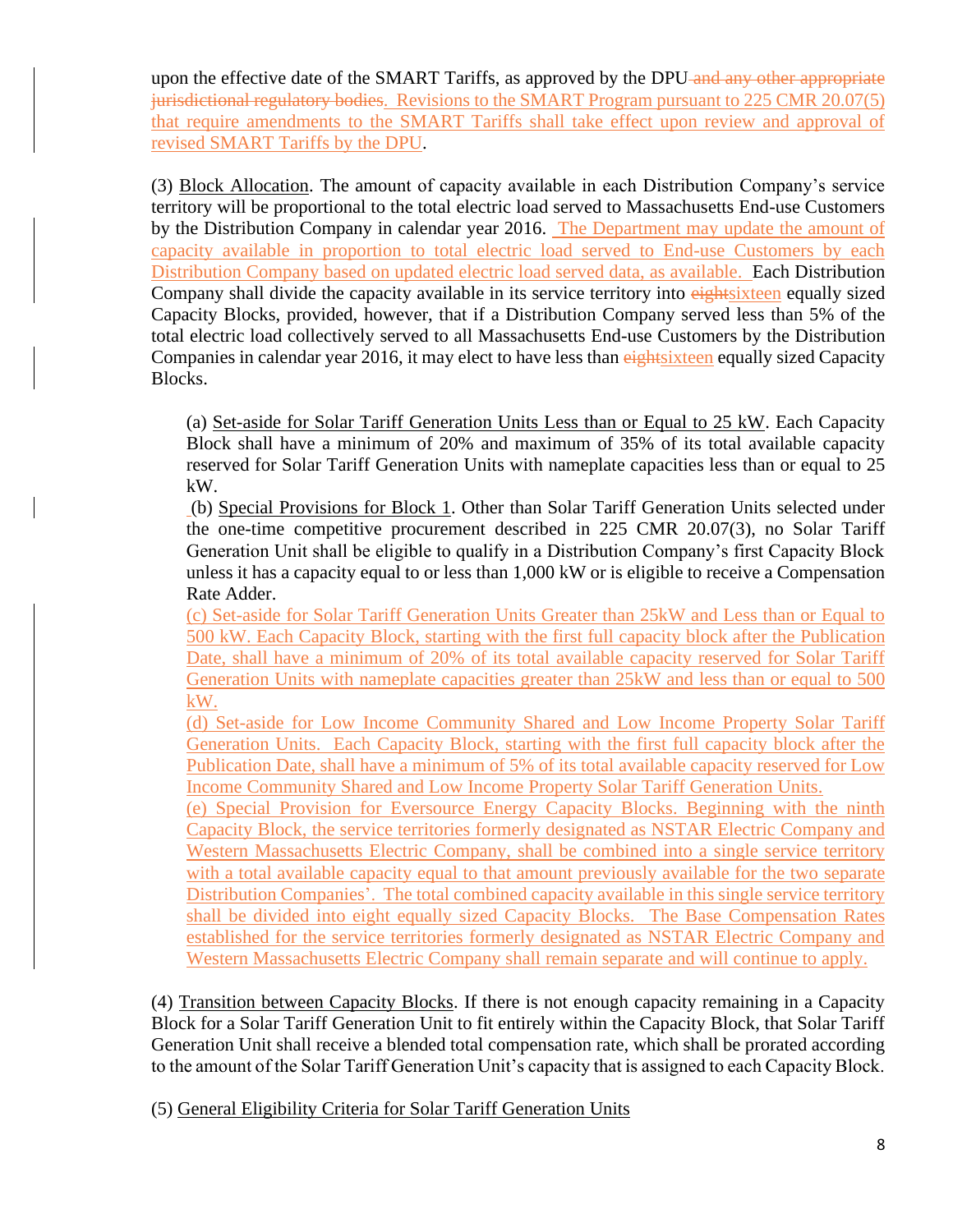(a) General Eligibility Requirements. The Solar Tariff Generation Unit must use solar photovoltaic technology and be interconnected with the electric grid in the Commonwealth of Massachusetts. The aggregate maximum capacity of Solar Tariff Generation Units located on a single parcel of land shall be five MW and shall not be inclusive of any solar photovoltaic generating capacity that is not qualified under 225 CMR 20.00. For any parcel of land for which a Solar Tariff Generation Unit has submitted a Statement of Qualification Application, if its current boundaries are the result of a subdivision recorded after January 1, 2010, the Owner shall demonstrate to the Department that the subdivision was not for the purpose of obtaining eligibility as a Solar Tariff Generation Unit. If the Owner fails to make such a showing to the Department, the five MW limit shall apply to the metes and bounds of the parcel as recorded prior to the subdivision.

(b) Commercial Operation Date Requirements. A Solar Tariff Generation Unit must have a Commercial Operation Date on or after January 1, 2018 and shall not have been previously qualified and commercially operational as a Solar Carve-out Renewable Generation Unit or Solar Carve-out II Renewable Generation Unit, as defined in 225 CMR 14.02: *Definitions*.

(c) Public Utility Regulatory Policies Act of 1978 Requirements. A Solar Tariff Generation Unit with a maximum net power production capacity of greater than one MW shall obtain federal qualifying facility status from the Federal Energy Regulatory Commission pursuant to 18 C.F.R. § 292.207(a) and (b). A Solar Tariff Generation Unit with a maximum net power production capacity of less than or equal to one MW shall attest to its status as a federal qualifying facility in the Statement of Qualification application.

(d) RPS Class I Eligibility. For each MWh of electricity generation produced by a Solar Tariff Generation Unit, it will be eligible to generate GIS Certificates encoded as RPS Class I Renewable Generation Attributes. These GIS Certificates and any other GIS Certificates associated with Environmental Attributes other than RPS Class I Renewable Generation Attributes, shall be transferred directly to an account owned by the Distribution Company in whose service territory the Solar Tariff Generation Unit is located upon issuance by NEPOOL GIS.

(e) Land Use and Siting Criteria. A Solar Tariff Generation Unit must meet the following performance standards, and will be placed into one of three categories with respect to the land or property on which it is sited. For the purposes of 225 CMR 20.05(5)(e), previously developed shall mean having pre-existing paving, construction, or altered landscapes, and does not include altered landscapes resulting from current agricultural use, forestry, or use as preserved natural area.

1. Applicability of Land Use and Siting Criteria. Date of application for participation in the SMART Program and project status as of the Publication Date will determine which Land Use and Siting Criteria apply to a Solar Tariff Generation Unit.

a. Solar Tariff Generation Units that have received a Statement of Qualification as of the Publication Date shall be subject to the Land Use and Siting Criteria as outlined in 225 CMR 20.05(5)(e)2 through 6.

b. 1Effective after the Publication Date, all other Solar Tariff Generation Units must meet the Land Use and Siting Criteria established by 225 CMR 20.05(5)(e)7.

c. Exception to  $20.05(5)(e)1(b)$ . Solar Tariff Generation Units that meet the requirements of 225 CMR 20.06(1)(c) 2 and 225 CMR 20.06(1)(c)3 as of the Publication Date and submit an executed Interconnection Service Agreement as detailed in 20.06(1)(c)1 within 6 months of the Publication Date shall be subject to the Land Use and Siting Criteria as outlined in 225 CMR 20.05(5)(e)2 through 6.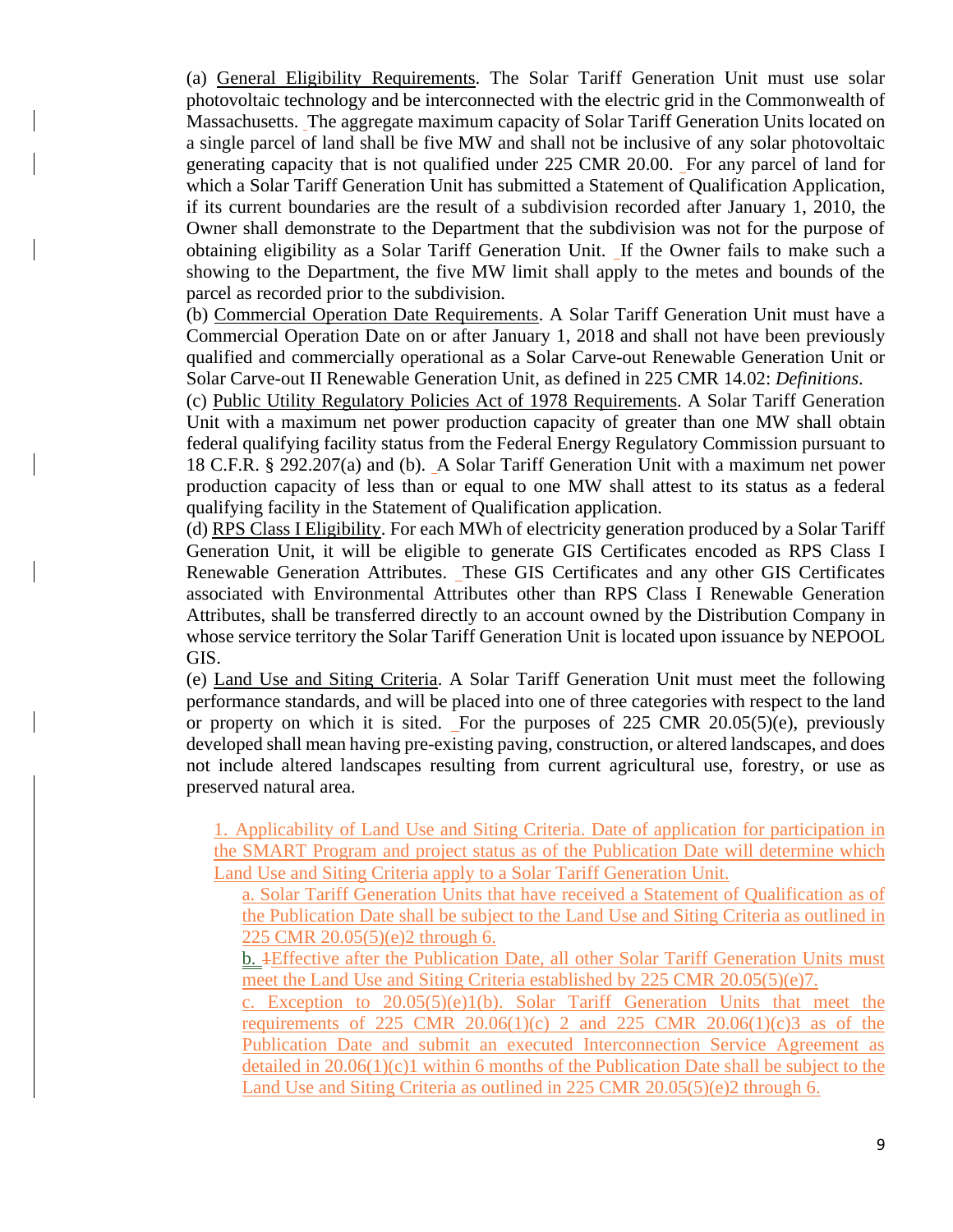2. Category 1 Land Use. Solar Tariff Generation Units that meet one or more of the following criteria will be designated as either Category 1 Agricultural or Category 1 Non-Agricultural:

a. Category 1 Agricultural: Solar Tariff Generation Units located on Land in Agricultural Use or PrimeImportant Agricultural Farmland that meet one or more of the following criteria will be designated as Category 1:

i. Agricultural Solar Tariff Generation Units;

ii. Building Mounted Solar Tariff Generation Units;

iii. Floating Solar Tariff Generation Units;

iv. Canopy Solar Tariff Generation Units;

v. Solar Tariff Generation Units sized to meet no greater than 200% of annual operation load of an agricultural facility.

b. Category 1 Non-Agricultural: Solar Tariff Generation Units not located on Land in Agricultural Use or **PrimeImportant** Agricultural Farmland that meet one or more of the following criteria will be designated as Category 1:

i. Ground-mounted Solar Tariff Generation Units with a capacity less than or equal to 500 kW;

ii. Building Mounted Solar Tariff Generation Units;

iii. Solar Tariff Generation Units sited on Brownfields;

iv. Solar Tariff Generation Units sited on Eligible Landfills;

v. Floating Solar Tariff Generation Units;

vi. Canopy Solar Tariff Generation Units;

vii. Solar Tariff Generation Units that are ground-mounted with a capacity greater than 500 kW and less than or equal to 5,000 kW that are on land that has been previously developed; and

viviii. Solar Tariff Generation Units that are ground-mounted with a capacity greater than 500 kW and less than or equal to 5,000 kW that are sited within a solar overlay district or that comply with established local zoning that explicitly addresses solar or power generation.

23. Category 2 Land Use. Solar Tariff Generation Units not otherwise designated Category 1 that are ground-mounted with a capacity greater than 500 kW and less than or equal to 5,000 kW and that are sited on land that:

a. has not been previously developed and

b. is zoned for commercial or industrial use, shall be designated as Category 2 Land Use.

34. Category 3 Land Use. Solar Tariff Generation Units not otherwise designated Category 1 or Category 2 that are ground-mounted with a capacity greater than 500 kW and less than or equal to 5,000 kW shall be designated as Category 3 Land Use.

4.5. Ineligible Land Use. Solar photovoltaic Generation Units that meet one or more of following criteria shall not be eligible to qualify as Solar Tariff Generation Units under 225 CMR 20.00:

a. Solar photovoltaic Generation Units on protected open space, as established under Article XCVII of the Amendments to the Constitution, that do not meet the criteria of Category 1 Land Use;

b. Solar photovoltaic Generation Units sited in a wetland Resource Area, as defined in 310 CMR 10.04: *Definitions*, not including Buffer Zones, as defined in 310 CMR 10.04: *Definitions*, except as authorized by all necessary regulatory bodies; and

c. Solar photovoltaic Generation Units sited on properties included the *State Register*, as defined in 950 CMR 71.03: *Definitions*, except as authorized by regulatory bodies.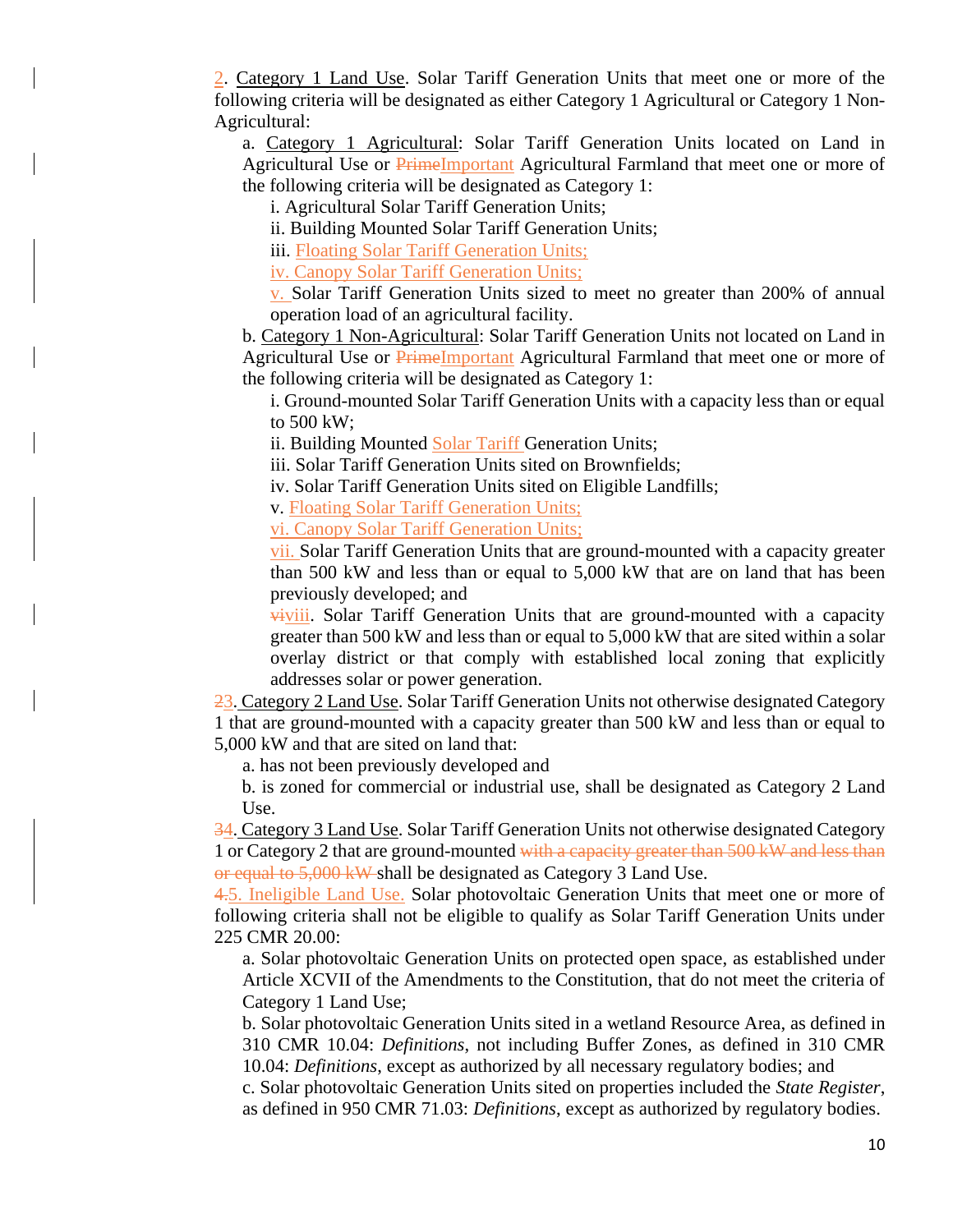56. Performance Standards: All ground-mounted Solar Tariff Generation Units with a capacity greater than 500 kW must provide a certification from a professional engineer that the construction of the Solar Tariff Generation Unit complied with the following standards when installed on Land in Agricultural Use, PrimeImportant Agricultural Farmland, or other pervious open space:

a. no removal of all field soils;

b. existing leveled field areas left as is without disturbance;

c. where soils need to be leveled and smoothed, such as filling potholes or leveling, this shall be done with minimal overall impact with all displaced soils returned to the areas affected;

d. ballasts, screw-type, or post driven pilings and other acceptable minimal soil impact methods that do not require footings or other permanent penetration of soils for mounting are required, unless the need for such can be demonstrated;

e. any soil penetrations that may be required for providing system foundations necessary for additional structural loading or for providing system trenching necessary for electrical routing shall be done with minimal soils disturbance, with any displaced soils to be temporary and recovered and returned after penetration and trenching work is completed;

f. no concrete or asphalt in the mounting area other than ballasts or other code required surfaces, such as transformer or electric gear pads;

g. address existing soil and water resource concerns that may be impacted to ensure the installation does not disturb an existing soil and water conservation plan or to avoid creating a negative impact to soil and water conservation best management practices-, such as stimulating erosion or water run-off conditions;

h. limited use of geotextile fabrics; and

i. maintain vegetative cover to prevent soil erosion.

7. Land Use and Siting Criteria Effective after the Publication Date. A Solar Tariff Generation Unit must meet the performance standards and will be placed into one of three categories with respect to the land or property on which it is sited as enumerated in 225 CMR 20.05(5)(e) 1 through 6, except as noted herein.

a. Category 1 Non-Agricultural. Solar Tariff Generation Units not located on Land in Agricultural Use or Important Agricultural Farmland that are a Public Entity Solar Tariff Generation Unit will be designated as Category 1 Non-Agricultural as in 20.05(5)(e)2b.

b. Category 2 Land Use. Solar Tariff Generation Units not otherwise designated Category 1 that are ground-mounted with a capacity greater than 500 kW and less than or equal to 5,000 kW that are sited within a solar overlay district or that comply with established local zoning that explicitly addresses solar or power generation, shall be designated as Category 2 Land Use as in 20.05(5)(e)3.

c. Ineligible Land Use. Solar photovoltaic Generation Units that meet or one or more of the following criteria shall not be eligible to qualify as Solar Tariff Generation Units under 225 CMR 20.00:

1. One or more of the criteria established in 225 CMR 20.05(5)(e)5; or

2. Solar Tariff Generation Units sited on land designated as Priority Habitat, Core Habitat or Critical Natural Landscape, that do not meet the criteria of Category 1 Land Use.

3. Solar Tariff Generation Units sited on a parcel with 50% or more of its area designated as Priority Habitat, Core Habitat and/or Critical Natural Landscape, that do not meet the criteria of Category 1 Land Use.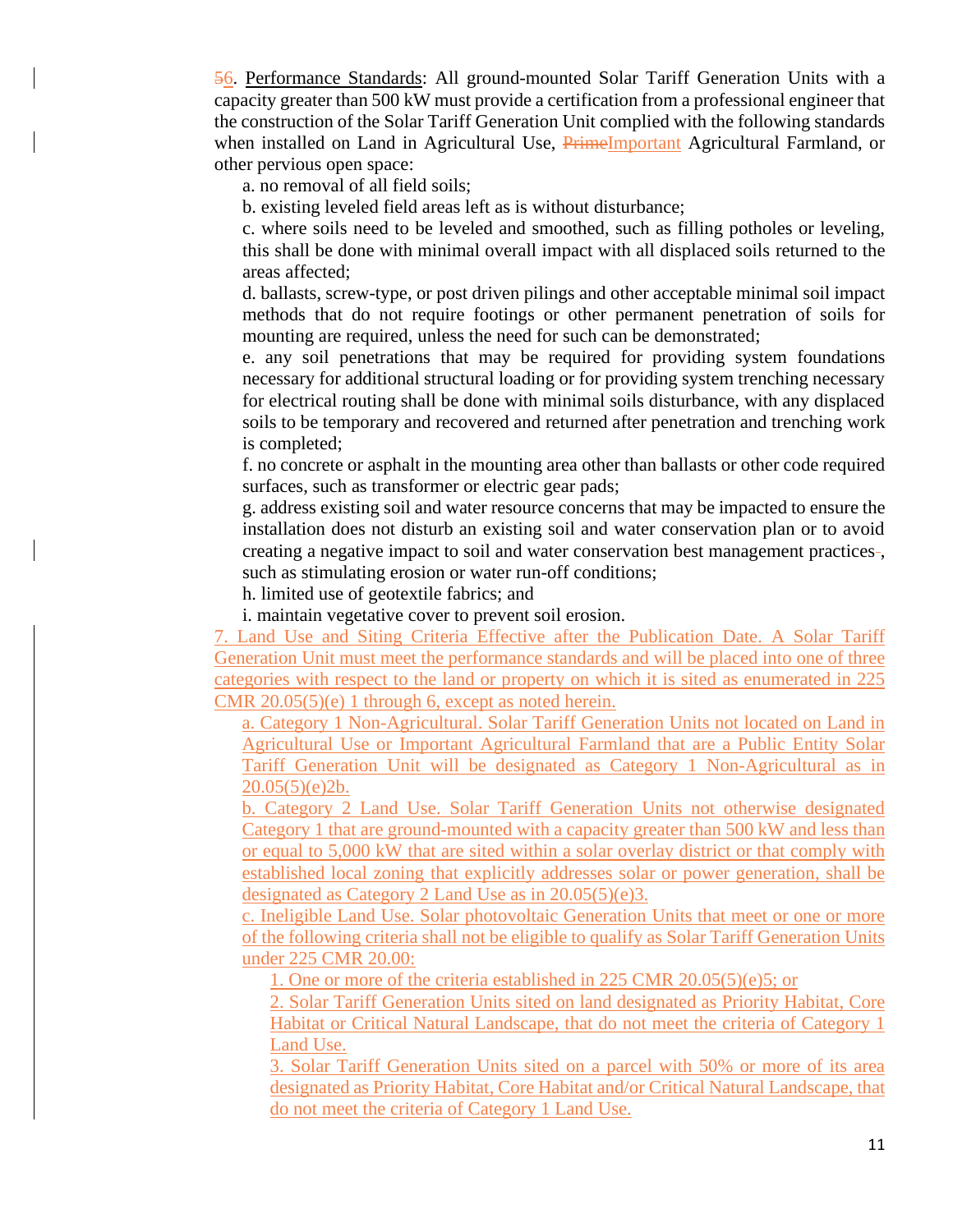(f) Project Segmentation. No more than one Building MountedSolar Tariff Generation Unit on a single building, or one ground-mounted Solar Tariff Generation Unit on a single parcel or contiguous parcels of land, shall be eligible to receive a Statement of Qualification as a Solar Tariff Generation Unit. The Solar Program Administrator or the Department may require a Solar Tariff Generation Unit Owner or Authorized Agent to include a deed from the registry of in the case of recorded land, or a numbered certificate in the case of registered land, from the registry of deeds with their Statement of Qualification Application in order to verify that the Solar Tariff Generation Unit meets this requirement.

(g) Exceptions to Project Segmentation. Notwithstanding 225 CMR 20.05(5)(f), the following types of Solar Tariff Generation Units shallmay be eligible to receive a Statement of Qualification, subject to demonstration to the Department's satisfaction that one of the following exceptions should apply:

1. a Solar Tariff Generation Unit with an AC rated capacity of 25 kW or less that is located on a parcel of land contiguous with another parcel or parcels of land containing a Solar Tariff Generation Unit, provided the parcels of land were not the result of a subdivision performed for the purpose of qualifying under 225 CMR 20.05(5)(g)1.;

2. a Solar Tariff Generation Unit with an AC rated capacity of 25 kW or less, a Canopy Solar Tariff Generation Unit, or a Building Mounted Solar Tariff Generation Unit, which is located on the same parcel of land as another Solar Tariff Generation Unit, provided that the Solar Tariff Generation Unit is separately metered from the original Solar Tariff Generation Unit and, in the case of a Solar Tariff Generation Unit with an AC rated capacity of 25 kW or less or a Building Mounted Solar Tariff Generation Unit, is located on a separate building from the original Solar Tariff Generation Unit;

3. a Solar Tariff Generation Unit with an AC rated capacity of 25 kW or less or a Building Mounted Solar Tariff Generation Unit, which is located on the same building as another Solar Tariff Generation Unit, provided that the Solar Tariff Generation Unit is separately metered from the original Solar Tariff Generation Unit and is connected to a meter of a separate End-use Customer as the original Solar Tariff Generation Unit;

4. a Solar Tariff Generation Unit located on the same parcel or contiguous parcel of land to another Solar Tariff Generation Unit that submits a Statement of Qualification Application at least twelve months after the Commercial Operation Date of the original Solar Tariff Generation Unit and is separately metered or that can demonstrate to the Department's satisfaction that the Owners of the Solar Tariff Generation Units are unaffiliated parties;

5. a Solar Tariff Generation Unit that is physically located across multiple parcels of land, provided that it is located behind a single interconnection point and single production meter, and that its AC rated capacity is 5 MW or less;

6. a Solar Tariff Generation Unit that can demonstrate to the Department's satisfaction that documentation required to meet the criteria set forth in 225 CMR 20.06(1)(c) was obtained prior to June 5, 2017; and

77. a Solar Tariff Generation Unit that is physically located on a parcel or parcels of land owned or controlled by the Massachusetts Department of Transportation as established by M.G.L. Ch. 6C, and can demonstrate to the Department's satisfaction that it should be granted an exception to the provisions of 225 CMR 20.05(5)(f); and

8. a Solar Tariff Generation Unit that can demonstrate to the Department's satisfaction that it should be granted an exception to the provisions of 225 CMR 20.05(5)(f) for good cause.

(h) Capacity Expansions. Both direct current (DC) and alternating current (AC) capacity expansions to the capacity listed in a Solar Tariff Generation Unit's Statement of Qualification are not permitted except under the following circumstances: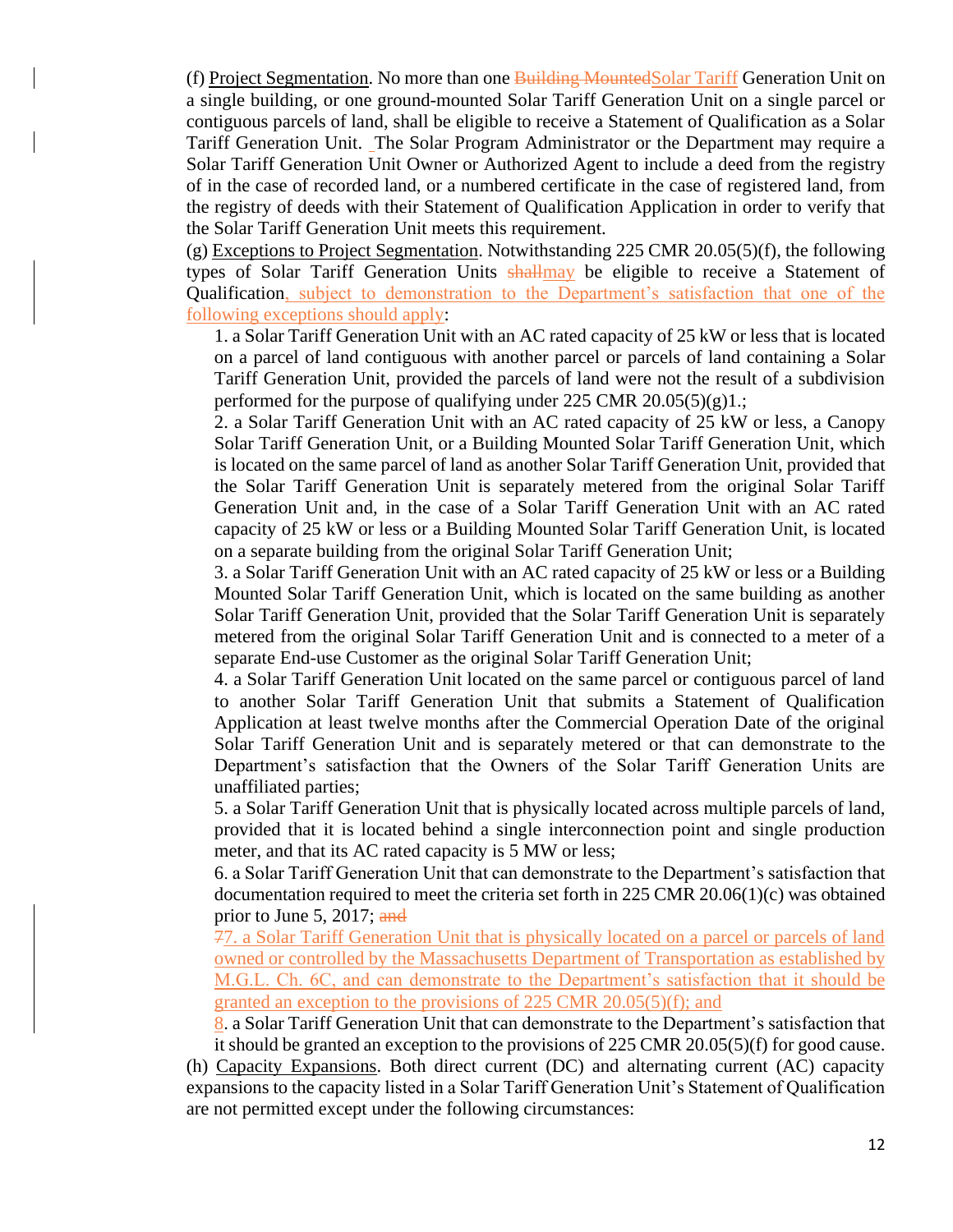1. a direct current capacity expansion to a Solar Tariff Generation Unit's rated capacity is permitted if the expansion occurs within a Solar Tariff Generation Unit's Reservation Period; and

2. direct current and alternating current capacity expansions following a Solar Tariff Generation's Commercial Operation Date may be allowed if the Solar Tariff Generation Unit can demonstrate to the Department's satisfaction that the expansion is *de minimis* and is required for equipment replacement or reconfiguration necessary to ensure the continued operation of the Solar Tariff Generation Unit.

(i) Special Provisions for Relocated and Replacement Generation Units. The Department may provide a Statement of Qualification to a solar photovoltaic Generation Unit that meets one of the following categories and criteria, as well as all other relevant provisions of 225 CMR 20.00:

1. Relocated Solar Tariff Generation Unit. A solar photovoltaic Generation Unit whose equipment was used before January 1, 2018, to generate electrical energy outside of the Commonwealth of Massachusetts, and that is interconnected with the electric grid in the service territory of a Distribution Company on or after January 1, 2018 provided that no components of the Power Conversion Technology were used in a Generation Unit located in the Commonwealth prior to January 1, 2018. No components from a Generation Unit previously qualified as an RPS Class I Renewable Generation Unit, Solar Carve-out Renewable Generation Unit, or Solar Carve-out II Renewable Generation Unit shall be eligible to qualify as part of a Solar Tariff Generation Unit.

2. Replacement Solar Tariff Generation Unit. A solar photovoltaic Generation Unit that replaces an inactive or decommissioned solar photovoltaic Generation Unit that had operated on the same site before January 1, 2018, subject to the following limitations:may submit a Statement of Qualification Application for the portion of the total kW capacity that represents a net increase over the total installed kW capacity of the previously installed solar photovoltaic Generation Unit.

a. No component of the existing Generation Unit was part of a Generation Unit qualified as a Solar Tariff Generation Unit;

b. No component of the existing Generation Unit was part of a Generation Unit qualified as an RPS Class I Renewable Generation Unit, an RPS Solar Carve-out Renewable Generation Unit, or a Solar Carve-out II Renewable Generation Unit.

c. The existing Generation Unit has been inactive for at least one year prior to the submission of the Statement of Qualification Application.

(j) Special Provisions for Distribution Company Owned Solar Photovoltaic Generation Units. Any solar photovoltaic Generation Unit that is owned by a Distribution Company and was approved to be constructed by the DPU, pursuant to M.G.L. c. 164, § 1A, shall not be eligible to qualify as a Solar Tariff Generation Unit under 225 CMR 20.00.

(k) Energy Storage Requirement. Solar Tariff Generation Units greater than 500 kW applying for a Statement of Qualification for any available capacity in any capacity block available after the Publication Date must be co-located with an Energy Storage System that meets the eligibility requirements for an Energy Storage Adder pursuant to 225 CMR 20.06(1)(e).

l. Exceptions to Energy Storage Requirement. A Solar Tariff Generation Unit shall be exempt from the requirement to be co-located with an Energy Storage System, as prescribed in 225 CMR 20.05(5)(k), if it can demonstrate to the Department's satisfaction that:

a. documentation required to meet the criteria set forth in 225 CMR 20.06(1)(c) was obtained on or before the Publication Date; or

b. it should be granted an exception to the provisions of 225 CMR 20.05(5)(k) for good cause.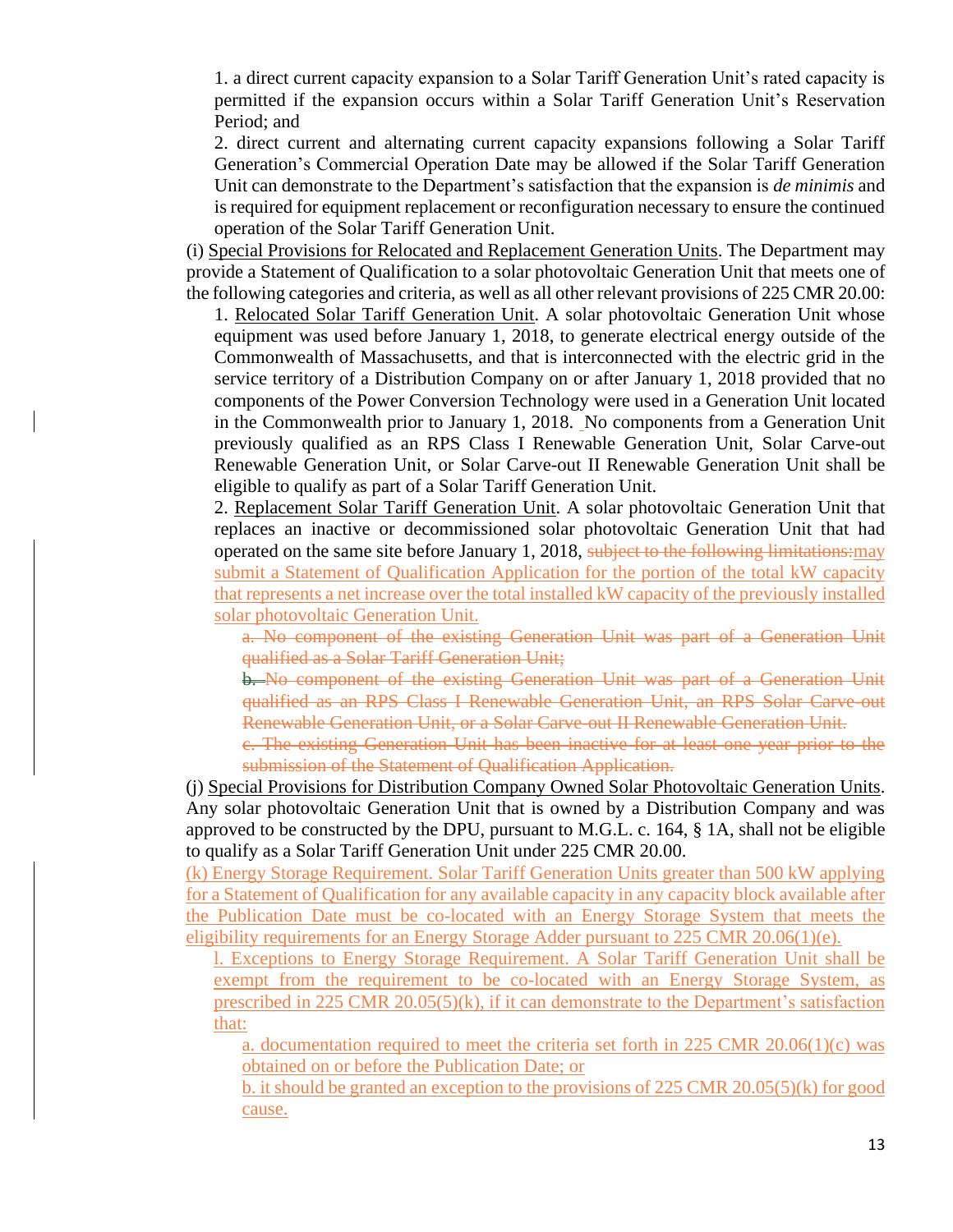### (6) Reporting Requirements.

(a) Generator Account Registration. An asset must be established for individual Solar Tariff Generation Units within a generator account at NEPOOL GIS. For Non-NEPOOL Generators, as that term is defined under Rule 2.1(a)(vi) of the *NEPOOL GIS Operating Rules*, multiple Solar Tariff Generation Units may be registered under a single asset.

(b) Settlement Market System Assets. The electrical energy output from a Solar Tariff Generation Unit registered as a NEPOOL Generator, as that term is defined under Rule 2.1(a)(i) of the *NEPOOL GIS Operating Rules*, shall be verified by the ISO-NE.

(c) Non-NEPOOL Market Assets. The electrical energy output from a Solar Tariff Generation Unit registered as a Non-NEPOOL Generator, as that term is defined under Rule 2.1(a)(ii) of the *NEPOOL GIS Operating Rules*, shall be reported to the Independent Verifier, as approved by the Department, for all such assets.

(d) Duration of Distribution Company Asset Ownership. A Distribution Company shall retain the asset ownership and rights to all RPS Class I Renewable Generation Attributes associated with a Solar Tariff Generation Unit registered in a Distribution Company's NEPOOL GIS generator account for as long as the Solar Tariff Generation Unit is eligible to receive payment for such RPS Class I Renewable Generation Attributes and any Environmental Attributes as prescribed in 225 CMR 20.07(1). Following this period, ownership rights to assets and the RPS Class I Renewable Generation Attributes and any other Environmental Attributes that a Solar Tariff Generation Unit generates will be owned by the Solar Tariff Generation Unit Owner.

# 20.06: Qualification and Block Reservation Process for Solar Tariff Generation Units

(1) Statement of Qualification Application. A Statement of Qualification Application shall be submitted to the Solar Program Administrator by the Owner of the prospective Solar Tariff Generation Unit or by the Authorized Agent of the Owner. The applicant must use the most current forms and associated instructions provided by the Department, and must include all information, documentation, and assurances required by such forms and instructions.

(a) Authorization to Interconnect. In order to retain a Statement of Qualification issued prior to a project's Commercial Operation Date, all Solar Tariff Generation Units must provide the Solar Program Administrator with a copy of the authorization to interconnect issued by the applicable Distribution Company.

(b) Required Documentation for Solar Tariff Generation Units with Rated Capacities of 25 kW or Less. A prospective Solar Tariff Generation Unit with a capacity of 25 kW or less must submit the following documentation as part of its Statement of Qualification Application in order to obtain a Statement of Qualification:

1. Executed Contract. The Owner or their Authorized Agent must submit a copy of an executed contract between the Primary Installer and the Customer of Record. For a Solar Tariff Generation Unit for which the Owner is a Third-Party Owner and the Primary Installer is a subcontractor to the Owner, an executed contract between the Owner and the Primary Installer will satisfy this requirement. The contract must identify a project manager, and must include Statement of Qualification Application preparation, equipment procurement and installation, site preparation, permitting and interconnection support, Statement of Qualification Application completion paperwork, training, operations and maintenance, and compliance with all applicable state and local laws. The contract shall include a budget that identifies key project components and a timeline and corresponding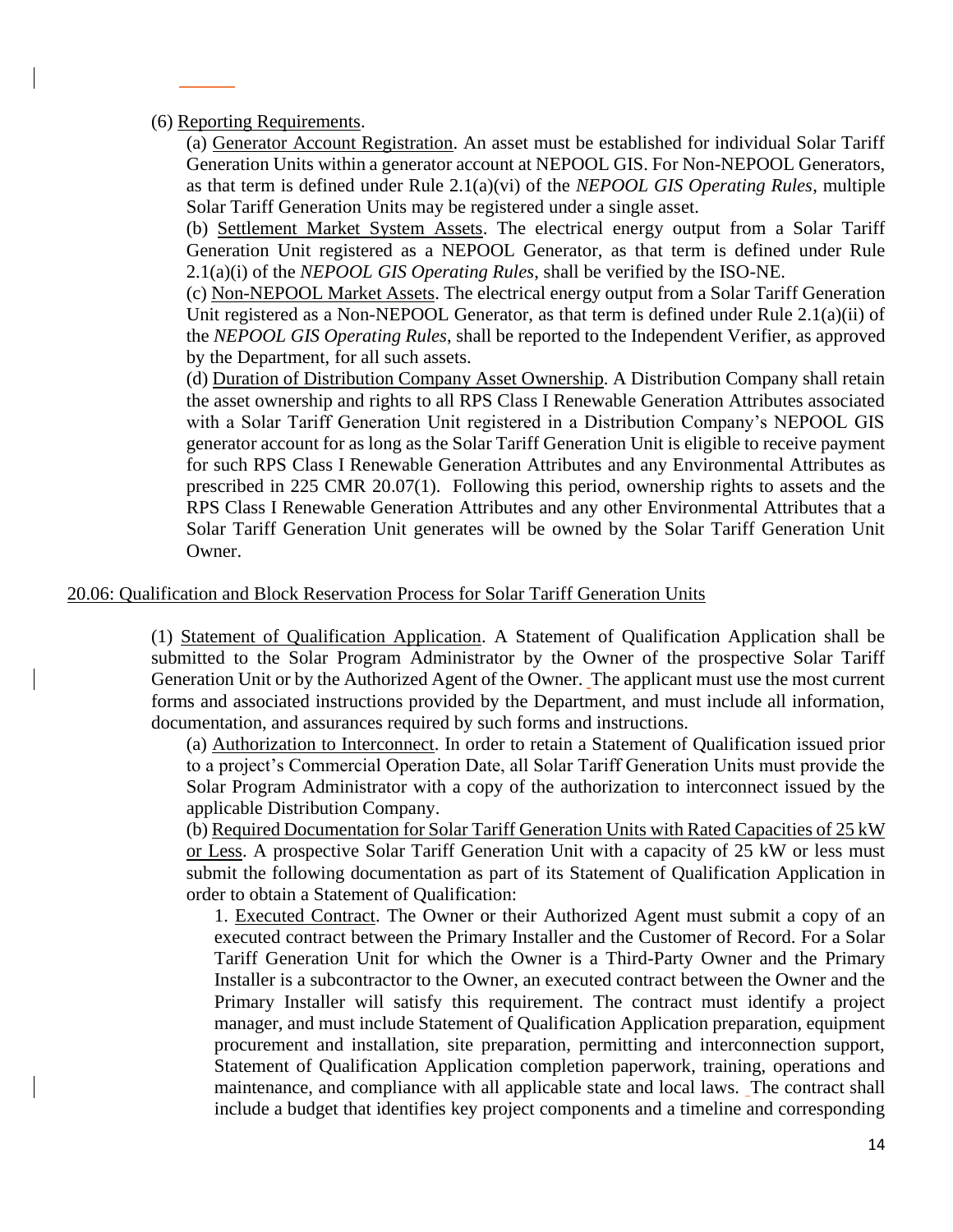payment schedule for installation of the project. Contract service must include responsibility for the Statement of Qualification Application process including submittal of authorization to interconnect, securing required permits and engineering approvals, installation of the project, scheduling and participation in all required inspections, and providing warranty services, as required.

2. Special Provisions for Third-Party Ownership. If the Owner of a Solar Tariff Generation Unit is a Third-Party Owner, the Owner or their Authorized Agent must also submit a copy of an executed contract power purchase agreement or lease with the Customer of Record.

3. Special Provisions for Low Income Generation Units. Prospective Solar Tariff Generation Units with capacities less than or equal to 25 kW that are seeking Statements of Qualification as Low Income Generation Units must provide evidence that the Customer of Record is classified as a Low Income Customer by the Distribution Company.

4. Customer Disclosure Form. Prospective Solar Tariff Generation Units with a capacity of 25 kW or less must submit a copy of a customer disclosure form signed by the Owner as part of its Statement of Qualification Application. The customer disclosure form will be developed by the Department to provide consumer information including, but not limited to, contract pricing for the length of the agreement, complete system cost information, operation and maintenance responsibilities, disposition of associated RECs and tariff terms, and anticipated production. If the Solar Tariff Generation Unit Owner is a Third-Party Owner, the form must be signed by the Customer of Record.

(c) Required Documentation for Solar Tariff Generation Units with Rated Capacities Larger than 25 kW. All Generation Units with a capacity larger than 25 kW must provide evidence of the following in order to obtain a Statement of Qualification:

1. an executed Interconnection Service Agreement, as tendered by the Distribution Company;

2. demonstrate a sufficient interest in real estate or other contractual right to construct the Solar Tariff Generation Unit at the location specified in the Interconnection Service Agreement; and

3. all necessary governmental permits and approvals to construct the Solar Tariff Generation Unit with the exception of ministerial permits, such as a building permit, and notwithstanding any pending legal challenge(s) to one or more permits or approvals.

(d) Special Provisions for Agricultural Solar Tariff Generation Units. In order to qualify as an Agricultural Solar Tariff Generation Unit, a Solar Tariff Generation Unit must submit documentation itemized in 225 CMR 20.06(1)(d) below. All final determinations regarding the eligibility of such facilities will be made by the Department, in consultation with MDAR. An Agricultural Solar Tariff Generation Unit must also submit satisfactory documentation to the Department as detailed in the Department's *Guideline Regarding the Definition of Agricultural Solar Tariff Generation Units*.

1. the Solar Tariff Generation Unit will not interfere with the continued use of the land beneath the canopy for agricultural purposes;

2. the Solar Tariff Generation Unit is designed to optimize a balance between the generation of electricity and the agricultural productive capacity of the soils beneath;

3. the Solar Tariff Generation Unit is a raised structure allowing for continuous growth of crops underneath the solar photovoltaic modules, with height enough for labor and/or machinery as it relates to tilling, cultivating, soil amendments, harvesting, *etc.* and grazing animals;

4. crop(s) to be grown to be provided by the farmer or farm agronomist in conjunction with UMass Amherst agricultural extension services, including compatibility with the design of the agricultural solar system for such factors as crop selection, sunlight percentage, *etc.*;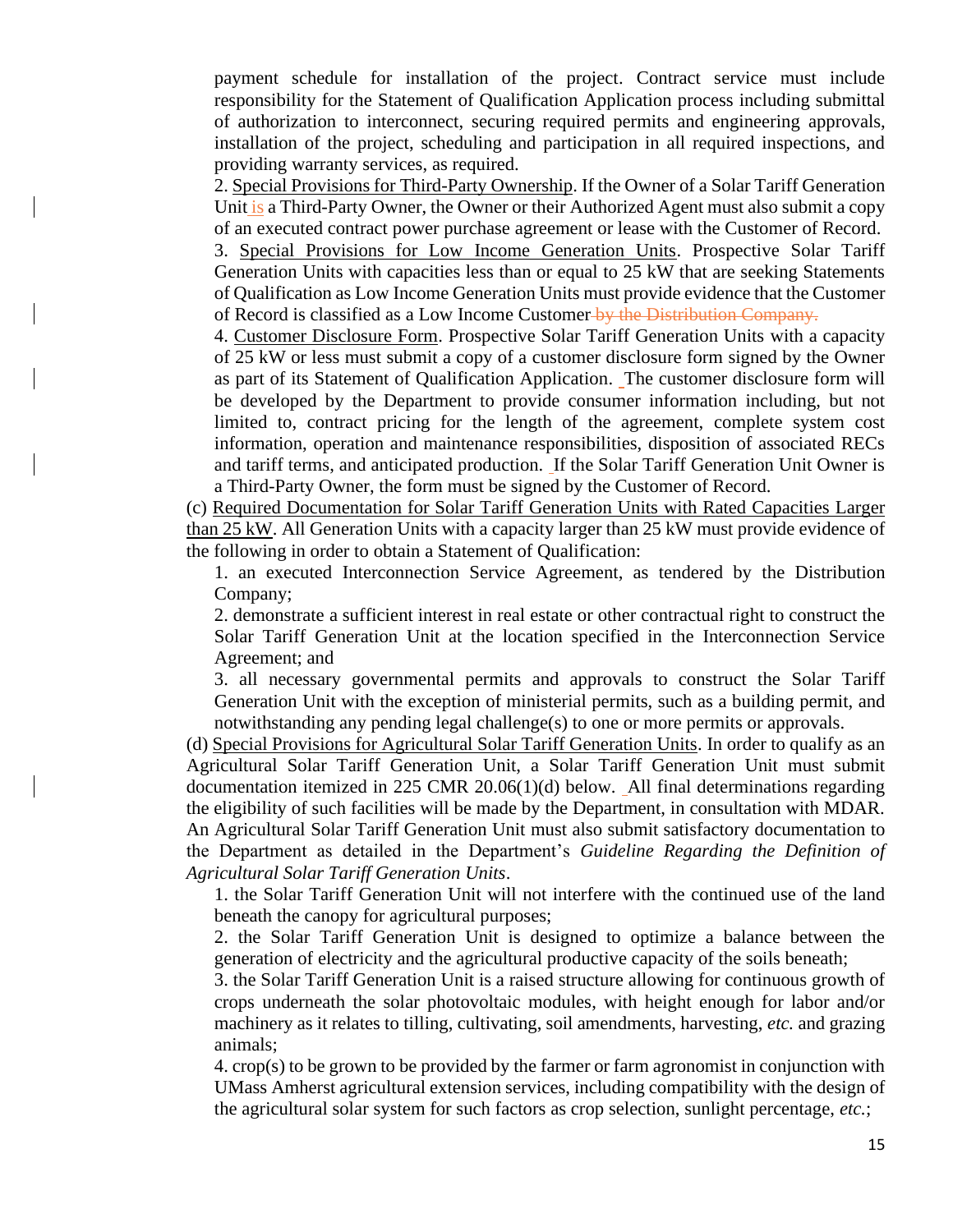5. annual reporting to the Department and MDAR of the productivity of the crop(s) and herd, including pounds harvested and/or grazed, herd size growth, success of the crop, potential changes, *etc.*, shall be provided after project implementation and throughout the SMART incentive period; and

6. other system design information, which shall include, but not be limited to:

a. dual-use type, *e.g.*, ground mount racking, pole towers, tracking, *etc.*;

b. total gross acres of open farmland to be integrated with the project;

c. type of crop(s) to be grown, including grazing crops;

d. pounds of crop(s) projected to be grown and harvested, or grazed;

e. animals to be grazed with herd size(s); and

f. design drawing including mounting system type (fixed, tracking), panel tilt, panel row spacing, individual panel spacing, for pole towers tower spacing and mounting height, *etc.*

(e) Special Provisions for Energy Storage Systems. Solar Tariff Generation Units co-located with an Energy Storage System will be eligible to receive an energy storage adder under 225 CMR 20.07(4)(c), provided it meets the following eligibility criteria:

1. Minimum and Maximum Nominal Rated Power. The nominal rated power capacity of the Energy Storage System paired with the Solar Tariff Generation Unit must be at least 25%. The nominal rated power capacity of the Energy Storage System paired with the Solar Tariff Generation Unit may be more than 100% of the rated capacity, as measured in direct current, of the Solar Tariff Generation Unit, but the Solar Tariff Generation Unit will receive credit for no nominal rated power capacity greater than 100% in the calculation of its Energy Storage Adder, pursuant to 225 CMR 20.07(4)(c).

2. Minimum and Maximum Nominal Useful Energy. The nominal useful energy capacity of the Energy Storage System paired with the Solar Tariff Generation Unit must be at least two hours. The nominal useful energy capacity of the Energy Storage System paired with the Solar Tariff Generation Unit may be more than six hours, but the Solar Tariff Generation Unit will receive credit for no nominal useful energy capacity greater than six hours in the calculation of its Energy Storage Adder, pursuant to 225 CMR 20.07(4)(c).

3. Minimum Efficiency Requirement. The Energy Storage System paired with the Solar Tariff Generation Unit must have at least a 65% round trip efficiency in normal operation. 4. Data Provision Requirements. The Owner of the Energy Storage System must provide historical 15-minute interval performance data toin a manner established by the Solar Program AdministratorDepartment for the first year of operation, and upon request, for the first five years of operation.

5. Operational Requirements. The Energy Storage System must discharge at least 52 complete cycle equivalents per year, or must participate in a demand response program, and must remain functional and operational in order for the Solar Tariff Generation Unit to continue to be eligible for the energy storage adder. If the Energy Storage System is decommissioned or non-functional for more than 15% of any 12-month period, the Department may disqualify the Solar Tariff Generation Unit from continuing to receive the energy storage adder.

6. Metering and Reporting Requirements. The Department shall develop a *Guideline Regarding Metering of Solar and Energy Storage Systems* that shall include acceptable metering and reporting capabilities for Solar Tariff Generation Units co-located with Energy Storage Systems.

(f) Special Provisions for Low Income Community Shared Solar Tariff Generation Units. In order to qualify as a Low Income Community Shared Solar Tariff Generation Unit, a Solar Tariff Generation Unit must submit satisfactory documentation to the Department as detailed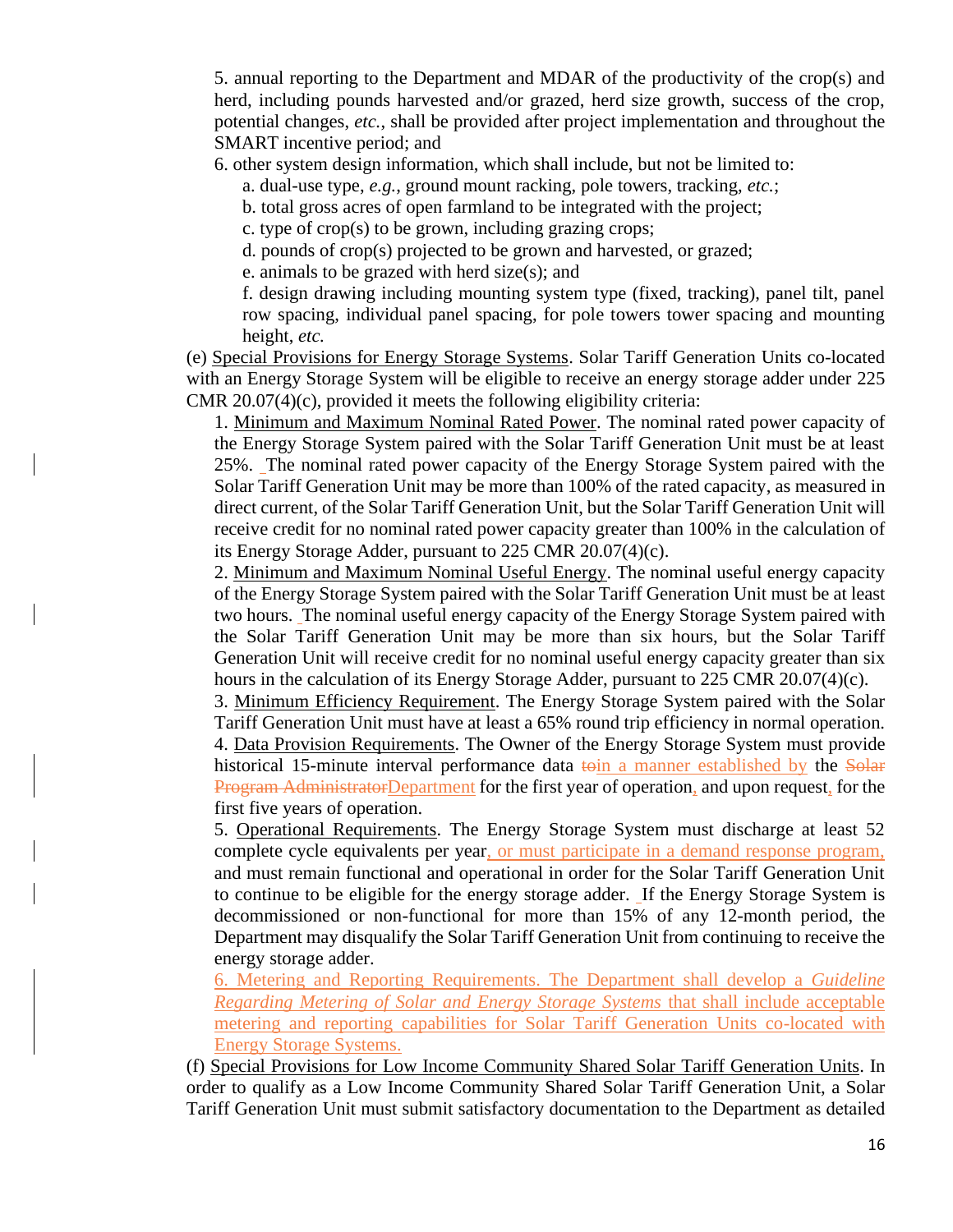in the Department's *Guideline Regarding Low Income Generation Units*. Additionally, *and Guideline Regarding Community Shared Solar and Low Income Community Shared Solar Generation Units* and must meet the following criteria:

1. No more than two participants may receive bill credits in excess of those produced annually by 25 kW of nameplate capacity, and the combined share of said participants' capacity shall not exceed 50% of the total capacity of the Generation Unit, except in the case of Generation Units smaller than 100 kW.

2. The Owner or Authorized Agent of a prospective Low Income Community Shared Solar Tariff Generation Unit must submit a copy of a customer disclosure form signed by each Customer of Record receiving electricity or bill credits generated by the Low Income Community Shared Solar Tariff Generation Unit as part of its Statement of Qualification Application<sub>.</sub>, with the exception of those participants receiving bill credits in excess of those produced annually by 25 kW of nameplate capacity. The customer disclosure form will be developed by the Department to provide consumer information including, but not limited to, contract pricing for the length of the agreement, complete system cost information, operation and maintenance responsibilities, disposition of associated RECs and tariff terms, and anticipated production. The Low Income Community Shared Solar Tariff Generation Unit Owner or Authorized Agent must provide updated customer disclosure forms for any new Customers of Record that receive electricity or bill credits generated by the Low Income Community Shared Solar Tariff Generation Unit after it is granted its Statement of Qualification. These updates must be provided annually by no later than December 31<sup>st</sup>.

3. The Solar Tariff Generation Unit must demonstrate that no individual or distinct legal entity will receive bill credits or electricity in an amount that exceeds the applicable limitations noted in  $20.06(1)(f)1$ , even if the credits are allocated across multiple utility accounts.

4. Electricity or bill credits may be allocated through a municipal load aggregation program established pursuant to M.G.L. c.. 164, § 134, or through a low income community shared solar program established and administered by a Distribution Company.

(g) Special Provisions for Low Income Property Generation Units. In order to qualify as a Low Income Property Generation Unit, a Solar Tariff Generation Unit must submit satisfactory documentation to the Department as detailed in the Department's *Guideline Regarding Low Income Generation Units*.

(ih) Special Provisions for Community Shared Solar Tariff Generation Units. In order to qualify as a Community Shared Solar Tariff Generation Unit, a Solar Tariff Generation Unit must submit satisfactory documentation to the Department as detailed in the Department's *Guideline Regarding Community Shared Solar and Low Income Community Shared Solar Generation Units* and meet the following criteria:

1. No more than two participants may receive bill credits in excess of those produced annually by 25 kW of nameplate capacity, and the combined share of said participants' capacity shall not exceed 50% of the total capacity of the Generation Unit, except in the case of Generation Units smaller than 100kW.

2. The Owner or Authorized Agent of a prospective Community Shared Solar Tariff Generation Unit must submit a copy of a customer disclosure form signed by each Customer of Record receiving electricity or bill credits generated by the Community Shared Solar Tariff Generation Unit as part of its Statement of Qualification Application., with the exception of those participants receiving bill credits in excess of those produced annually by 25 kW of nameplate capacity noted in 20.06  $(1)(i)$ 1. The customer disclosure form will be developed by the Department to provide consumer information including, but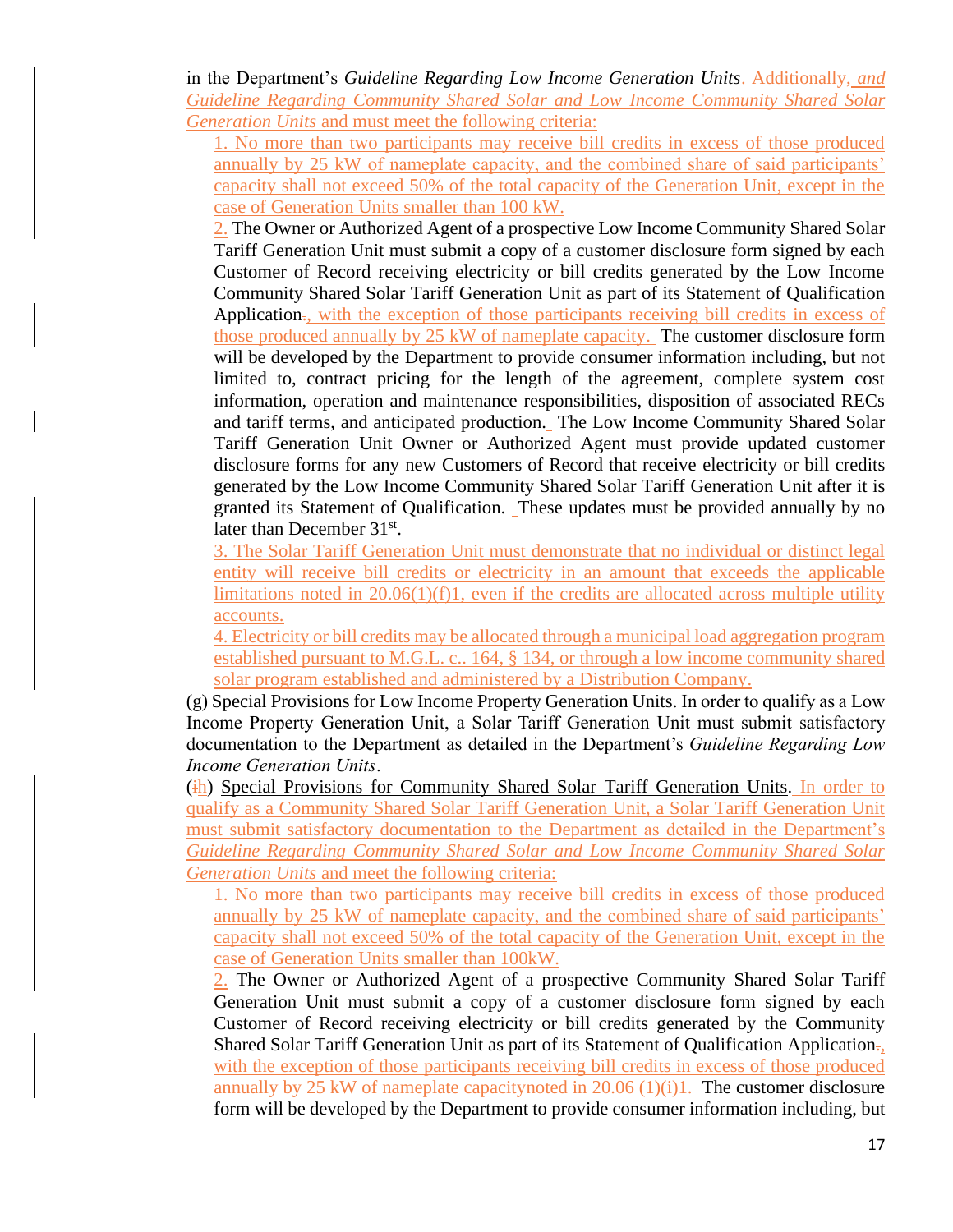not limited to, contract pricing for the length of the agreement, complete system cost information, operation and maintenance responsibilities, disposition of associated RECs and tariff terms, and anticipated production. The Community Shared Solar Tariff Generation Unit Owner or Authorized Agent must provide updated customer disclosure forms for any new Customers of Record that receive electricity or bill credits generated by the Community Shared Solar Tariff Generation Unit after it is granted its Statement of Qualification. These updates must be provided at least annually by no later than December  $31^\text{st}$ .

(j3. A Solar Tariff Generation Unit seeking a Community Shared Solar adder or Low Income Community Shared Solar adder must allocate at least 90% of bill credits or electricity by the Incentive Payment Effective Date.

i. Failure to do so will result in the Solar Tariff Generation Unit going to the last position of the application queue for the applicable service territory as established pursuant to the *Statement of Qualification Reservation Period Guideline*.

ii. Within sixty days following the Publication Date, a previously qualified Community Shared Solar Tariff Generation Unit may elect to remove their application for the adder and retain its queue position. Any capacity that is made available during this sixty day time period shall be reallocated to the remaining qualified Community Shared Solar Tariff Generation Units, and tranches reassigned as necessary according to the available capacity established pursuant to the *Guideline on Capacity Blocks, Base Compensation Rates, and Compensation Rate Adders.*

4. The Solar Tariff Generation Unit must demonstrate that no individual or distinct legal entity will receive bill credits or electricity in an amount that exceeds the applicable limitations noted in 20.06 (1)(h)1, even if the credits are allocated across multiple utility accounts.

5. Electricity or bill credits may be allocated through a municipal load aggregation program established pursuant to M.G.L. c. 164, § 134, or through a community shared solar program established and administered by a Distribution Company.

(i) Special Provisions for Floating Solar Tariff Generation Units. In order to qualify as a Floating Solar Tariff Generation Unit, a Solar Tariff Generation Unit must submit documentation itemized in 225 CMR 20.06(1)( $\frac{1}{11}$ ) below. All final determinations regarding the eligibility of such facilities will be made by the Department, in consultation with MassDEP and the Massachusetts Department of Fish and Game, or other state agencies as necessary.

1. the Solar Tariff Generation Unit will not interfere with the continued use of the water body for its designed purposes;

2. the racking system shall be made of materials that have been tested for water quality impact;

3. the Solar Tariff Generation Unit will not be permitted in wetland resource areas and natural waterbodies such as salt ponds, or freshwater lakes and great ponds, as defined in M.G.L. c. 91;

4. The ratio of the total surface area covered by the Floating Solar Tariff Generating Unit divided by the total surface area of the water body under standard conditions shall not exceed 50%;

4. the Solar Tariff Generation Unit shall be designed to minimize potential interaction with native species;

5. the Solar Tariff Generation Unit is a floating structure allowing for continued use and maintenance of the water body while generating electricity; and

6. other system design information, which shall include, but not be limited to: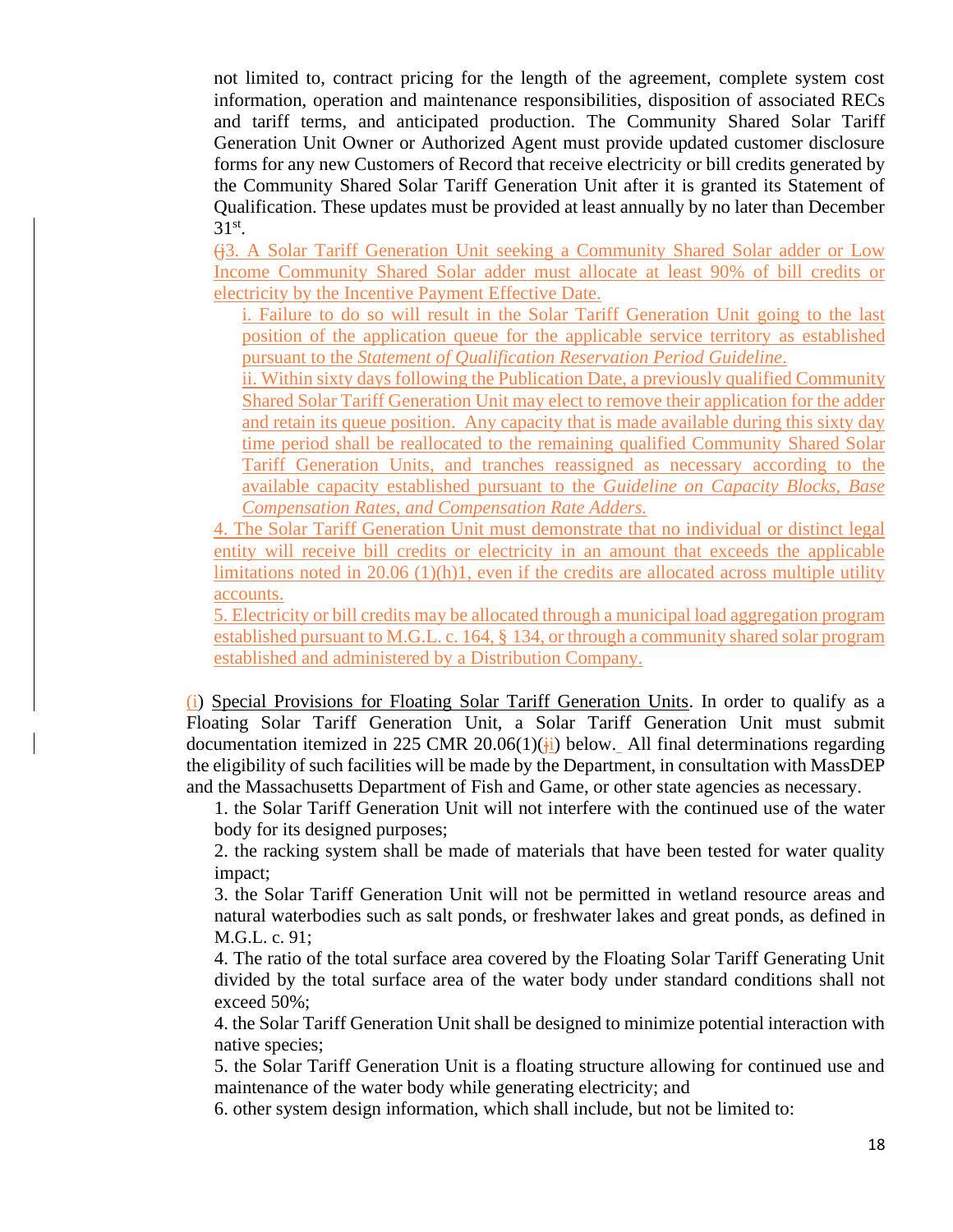a. total gross acres of open water to be integrated with the project;

b. designated function of water body;

c. anchoring system design and materials; and

d. design drawing including mounting system type, panel tilt, panel row spacing, individual panel spacing, *etc.*

(j) Special Provisions for Canopy Solar Tariff Generation Units. In order to qualify as a Canopy Solar Tariff Generation Unit, a Solar Tariff Generation Unit must submit documentation itemized in 225 CMR 20.06(1)(j) below. All final determinations regarding the eligibility of such facilities will be made by the Department, in consultation with other state agencies, including but not limited to the Massachusetts Department of Transportation, MassDEP, Massachusetts Department of Conservation and Recreation, and the Massachusetts Department of Fish and Game, as necessary.

1. The Solar Tariff Generation Unit will have 100% of its nameplate capacity of the solar photovoltaic modules used for generating power installed on top of a parking surface, pedestrian walkway, or canal; or

2. The Solar Tariff Generation Unit will have 100% of its nameplate capacity of the solar photovoltaic modules used for generating power installed over certain roadways or highways or adjacent parcels owned or controlled by the Massachusetts Department of Transportation; and

3. The Solar Tariff Generation Unit will maintain the function of the area beneath the canopy.

(k) Special Provision for Serving Low Income Customers. After the Publication Date, a Solar Tariff Generation Unit that services eligible Low Income Customers must demonstrate to the Department's satisfaction that any such customers shall receive a net savings by enrolling in the solar contract, as detailed in the Department's *Guideline Regarding Community Shared Solar and Low Income Community Shared Solar Generation Units.*

(l) Special Provisions for Public Entity Solar Tariff Generation Units. A Public Entity Solar Tariff Generation Unit may apply for a Statement of Qualification pursuant to 225 CMR 20.06 (1)(c) by providing satisfactory evidence to the Department that a Municipality or Other Governmental Entity has awarded a contract to develop a Solar Tariff Generation Unit.

(m) Auditing of Customer Disclosure Forms. The Department shall conduct periodic audits of the customer disclosure forms submitted subject to the requirements of 225 CMR 20.06(1)(b)3. 225 CMR 20.06(1)(f) and 225 CMR 20.06(1)(h) pursuant to the *Guideline on SMART Consumer Protection*. If the Department audit identifies material defects in the information provided, including, but not limited to, discrepancies between the information provided on the customer disclosure form and the customer contract, or if the audit finds the application does not meet the criteria for a Low Income Solar Tariff Generation Unit or a Low Income Community Shared Solar Generation Unit, the applicant shall be issued a warning by the Department. If a single applicant is issued three warnings by the Department, the Department shall notify the applicant that, effective upon date of issuance of the third warning, that applicant may not submit any further Statement of Qualification Applications for a period of 12 months.

(n) Customer Disclosure Form Exception. Prospective Solar Tariff Generation Units seeking to qualify as a Low Income Community Shared Solar Tariff Generation Unit or Community Shared Solar Tariff Generation Unit may be exempt from the customer disclosure form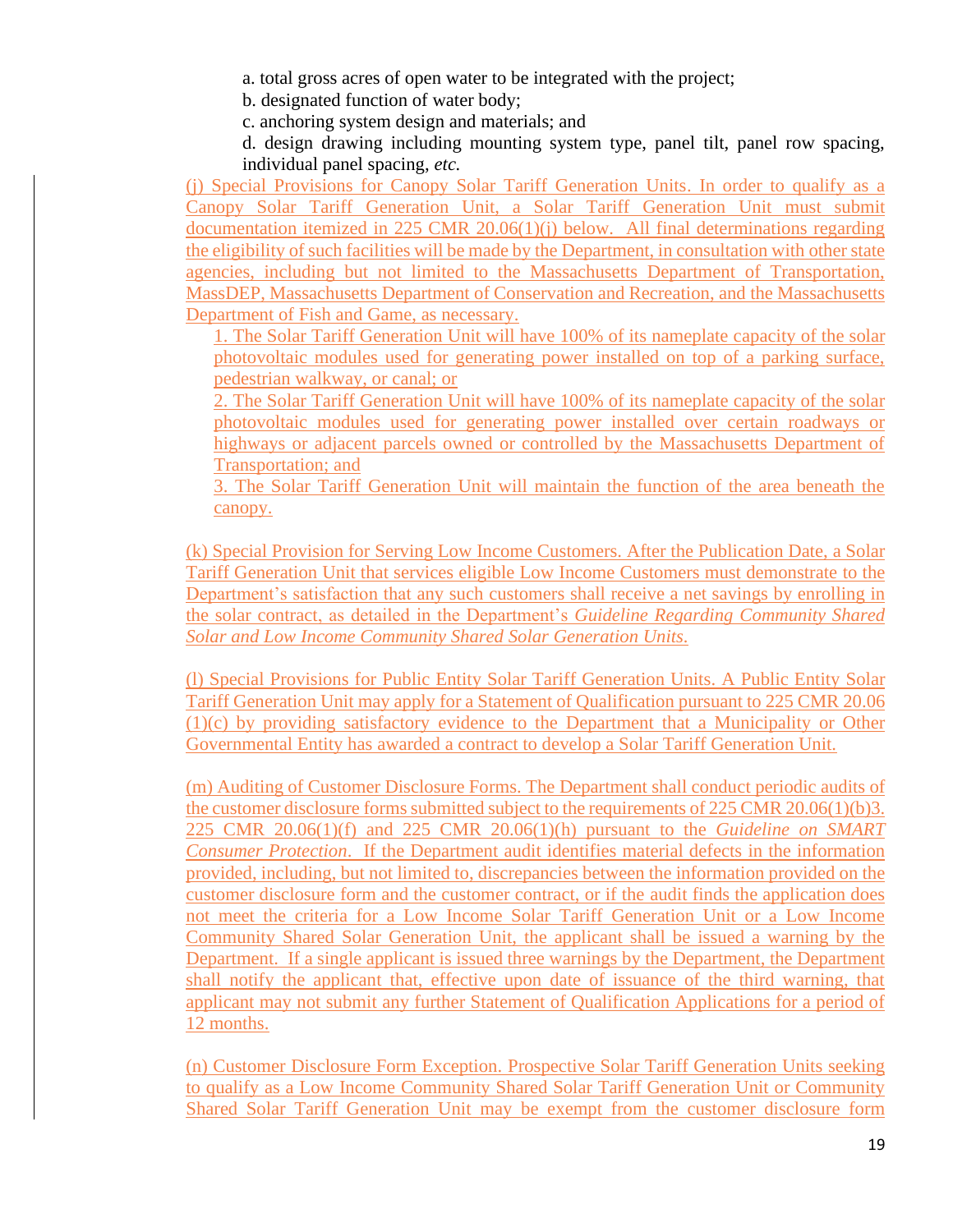requirements in 225 CMR 20.06(1)(f) and 20.06(1)(h) if the applicant can demonstrate to the Department's satisfaction that the Customers of Record are enrolled without a customer contract.

(2) Application Review Procedures

(a) The Solar Program Administrator will notify the applicant when the Statement of Qualification Application is administratively complete or if additional information is required pursuant to 225 CMR 20.06(2).

(b) The Department may, at its sole discretion, provide an opportunity for public comment on any Statement of Qualification Application.

(3) Issuance or Non-issuance of a Statement of Qualification

(a) If the Department finds that a Generation Unit meets the requirements for eligibility as a Solar Tariff Generation Unit pursuant to 225 CMR 20.00, the Solar Program Administrator will provide the Owner of such Unit or the Authorized Agent of the Owner with a Statement of Qualification.

(b) The Statement of Qualification shall include any applicable restrictions and conditions that the Department deems necessary to ensure compliance by a particular Solar Tariff Generation Unit with the provisions of 225 CMR 20.00.

(c) If a Generation Unit does not meet the requirements for eligibility as a Solar Tariff Generation Unit under 225 CMR 20.00, the Solar Program Administrator shall provide written notice to the Owner or to the Authorized Agent of the Owner, including the reasons for such finding.

(4) RPS Effective Date. The RPS Effective Date shall be the earliest date on or after the Commercial Operation Date on which electrical energy output of a Solar Tariff Generation Unit can result in the creation of RPS Class I Renewable Generation Attributes.

(5) Notification Requirements for Change in Eligibility Status. The Owner or Authorized Agent of a Solar Tariff Generation Unit shall notify the Solar Program Administrator of any changes that may affect the continued eligibility of the Generation Unit as a Solar Tariff Generation Unit. The Owner or Authorized Agent shall submit the notification to the Solar Program Administrator no later than five days following the end of the month during which such changes were implemented. The notice shall state the date the changes were made to the Solar Tariff Generation Unit and describe the changes in sufficient detail to enable the Solar Program Administrator and the Department to determine if a change in eligibility is warranted.

(6) Notification Requirements for Change in Ownership, Generation Capacity, or Contact Information. The Owner or Authorized Agent of a Solar Tariff Generation Unit shall notify the Solar Program Administrator of any changes in the ownership, capacity, or contact information for the Solar Tariff Generation Unit. The Owner or Authorized Agent shall submit the notification to the Solar Program Administrator no later than five days following the end of the month during which such changes were implemented.

(7) Statement of Qualification Reservation Period. A Solar Tariff Generation Unit may retain its Statement of Qualification pursuant to the procedures set forth in the *Statement of Qualification Reservation Period Guideline.*

### 20.07 Compensation Rates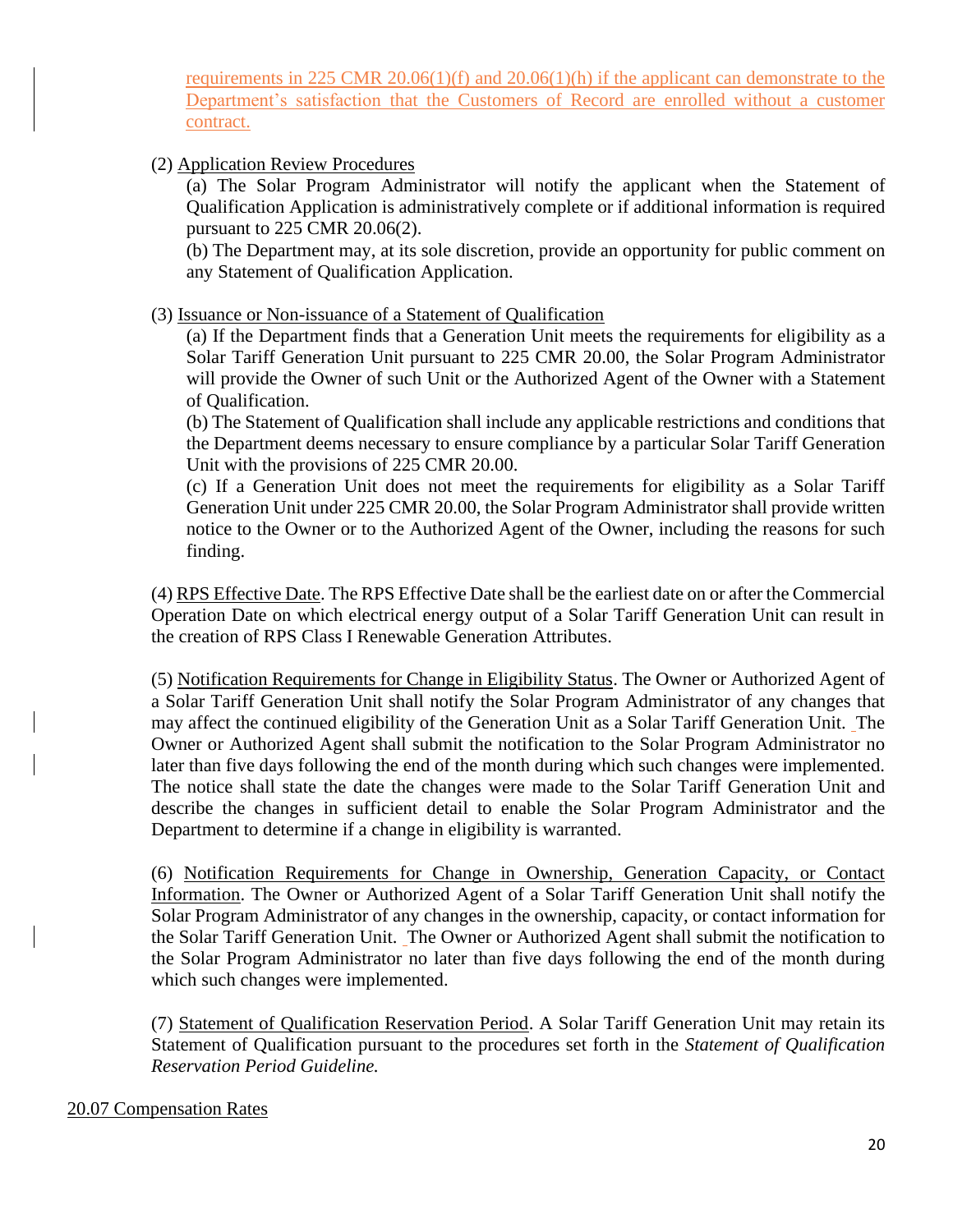(1) Length of Compensation Rate Terms. All Solar Tariff Generation Units with capacities larger than 25 kW AC will be eligible to receive compensation under 225 CMR 20.00 for 20 years from the Solar Tariff Generation Unit's RPS Effective Date. All Solar Tariff Generation Units with capacities less than or equal to 25 kW AC will be eligible to receive compensation under 225 CMR 20.00 for ten years from the Solar Tariff Generation Unit's RPS Effective Date.

#### (2) Schedule of Base Compensation Rates and Compensation Rate Adders.

Following the first Capacity Block, all Base Compensation Rates will decline by 4% per Capacity Block, with Base Compensation Rates in each Capacity Block being established at exactly 4% less than the Base Compensation Rate in the previous Capacity Block. Each After the Publication Date, Base Compensation Rates in each Capacity Block will decline by 2% per Capacity Block for Behind-the-Meter Solar Tariff Generation Units. The Department shall establish in a Guideline the specific Capacity Block in each Distribution Company service territory in which the Behind-the-Meter Solar Tariff Generation Unit Base Compensation Rates shall decline by 2%. With the exception of Location Based Adders, Compensation Rate AdderAdders will decline by 4% for every tranche of capacity established by the Department. The first tranche of capacity available to each adder shall be 80 MW, with the Department establishing the sizes of additional tranches as they are filled. Compensation Rate Adders in each additional tranche will be exactly 4% less than the Compensation Rate Adder available in the previous tranche. A schedule of such rates and the progress towards filling Capacity Blocks and reductions in Compensation Rate Adders shall be published on the Department's and Solar Program Administrator's websites. If a Distribution Company is eligible to have fewer Capacity Blocks and elects to do so, it may also establish a steeper rate of decline for Base Compensation Rates, which must be approved by the Department and shall yield a similar overall rate of decline as if the Distribution Company had elected to have eightsixteen Capacity Blocks.

(3) Base Compensation Rates. Initial Base Compensation Rates shall be established as follows:

(a) One-time Competitive Procurement for Proposed Solar Tariff Generation Units sized between 1 MW AC and 5 MW AC. Each Distribution Company shall concurrently issue competitive solicitations of Solar Tariff Generation Units sized 1 MW to 5 MW, collectively seeking approximately 100 MW statewide. The Distribution Companies will individually procure energy, RPS Class I Renewable Generation Attributes, and any Environmental Attributes associated with the solar photovoltaic generation produced by the Solar Tariff Generation Units, provided, however, that compensation for energy will be established and paid pursuant to tariffs approved by the DPU under 220 CMR 8.00 *Sales of Electricity by Qualifying Facilities and On-site Generating Facilities to Distribution Companies, and Sales of Electricity by Distribution Companies to Qualifying Facilities and On-site Generating Facilities*.

1. Schedule for Procurement. A request for proposals to conduct the competitive procurement must be developed by the Distribution Companies, in consultation with the Department, subject to DPU approval, if necessary, no later than October 24, 2017. Once issued by the Distribution Companies, the request for proposals shall remain open for 15 Business Days and proposals submitted by Owners or their Authorized Agents shall be reviewed in consultation with the Department. A bidder conference to address any questions surrounding the request for proposals shall be held by the Distribution Companies no later than 10 Business Days before the deadline to submit proposals. Final decisions on proposal selection shall be made within 25 Business Days of the close of the request for proposals.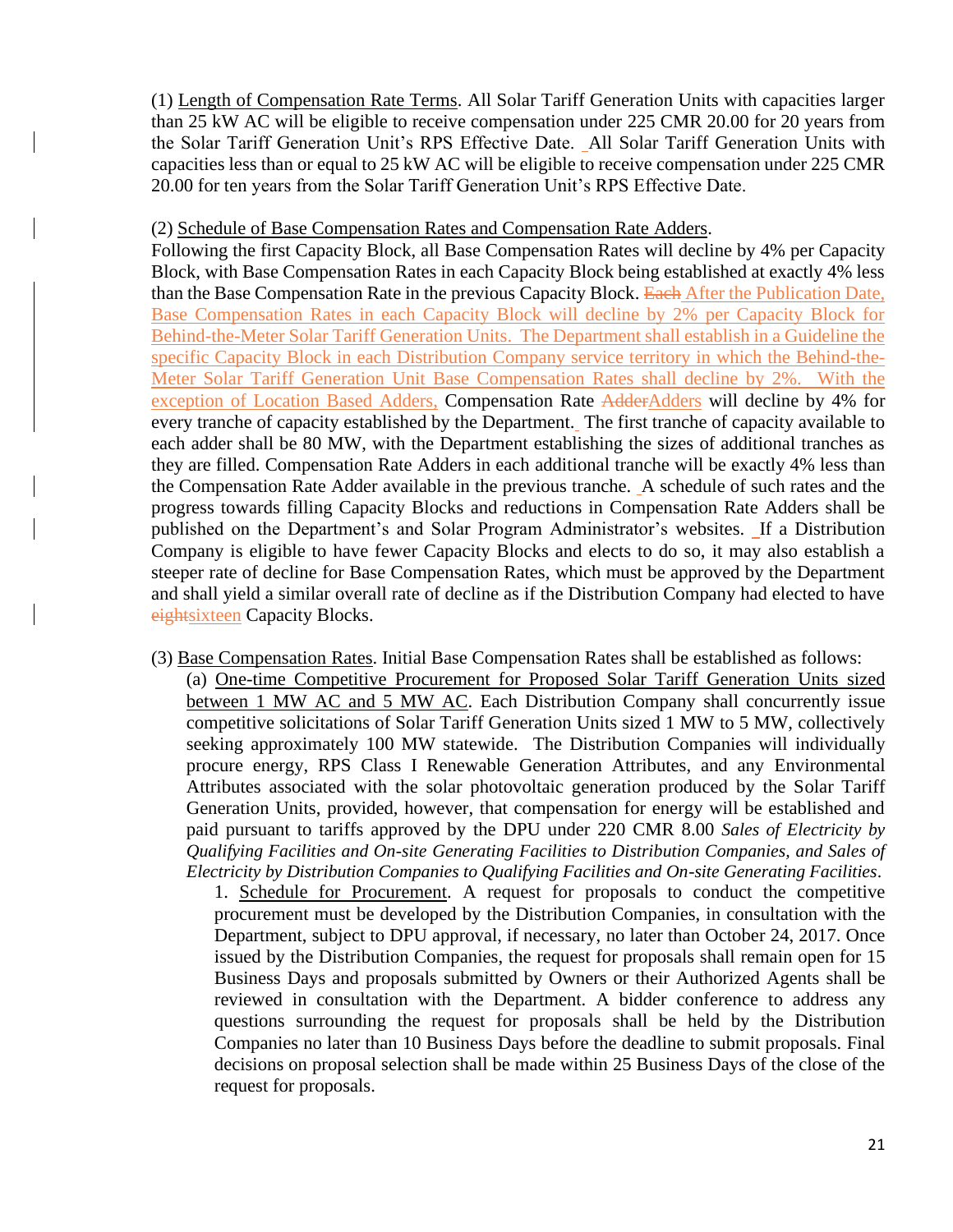2. Eligibility Criteria. Solar Tariff Generation Units that participate in the procurement shall:

a. seek a Base Compensation Rate not to exceed the Ceiling Prices established in 225 CMR 20.07(3)(a)4.;

b. not be eligible to receive Compensation Rate Adders under 225 CMR 20.07(4);

c. be a Non-Net Metered Generation Unit;

d. provide an executed Interconnection Service Agreement, as tendered by the Distribution Company;

e. demonstrate a sufficient interest in real estate or other contractual right to construct the Generation Unit at the location specified in the Interconnection Service Agreement; f. provide all necessary governmental permits and approvals to construct the Solar Tariff Generation Unit with the exception of ministerial permits, such as a building permit, and notwithstanding any pending legal challenge(s) to one or more permits or approvals;

g. meet all other applicable eligibility criteria in 225 CMR 20.00;

h. certify that if selected, they will not be eligible to withdraw their proposal and reapply under a Capacity Block until 800 MW of Solar Tariff Generation Units have received a Statement of Qualification under 225 CMR 20.00;

i. provide a performance guarantee deposit at the time of bid submittal to the Distribution Company or the Solar Program Administrator, the amount and parameters of which shall be established in consultation with the Department, but which shall not exceed \$25 per kW of capacity. Any Generation Unit that is not selected or declines an award shall have its deposit refunded. Additionally, any Solar Tariff Generation Unit that is selected and chooses to move forward shall have its deposit refunded provided it is constructed within 12 months of the SMART Program Effective Date;

j. certify that the Solar Tariff Generation Unit is bidding independently and has no knowledge of non-public information associated with a proposal being submitted by another party in response to the request for proposals other than a response submitted by an affiliate of that bidder or for a project in which that bidder is also a project proponent or participant; and

k. comply with other price and non-price eligibility threshold criteria as required by the Distribution Companies in their request for proposals, developed in consultation with the Department.

3. Review Criteria. All proposals must demonstrate that the Solar Tariff Generation Unit(s) will meet all eligibility criteria to receive a Statement of Qualification under 225 CMR  $20.05(5)(a)$  and (e) and meet the eligibility criteria set forth in 225 CMR 20.07(3)(a)2.

4. Ceiling Prices. Proposals submitted by Owners or their Authorized Agents under the request for proposals shall not be considered eligible for consideration if they request a Base Compensation Rate higher than the Ceiling Price for their applicable size category. For Solar Tariff Generation Units with a capacity between 1 MW and 5 MW, the Ceiling Price shall be \$0.17 per kWh.

5. Selection Process. Proposals that meet the eligibility criteria in 225 CMR 20.07(3)(a)2. shall be ranked by requested Base Compensation Rate, with proposals requesting lower Base Compensation Rates being given preference over those requesting higher Base Compensation Rates. After proposals have been ranked by price, each Distribution Company shall select any eligible proposals up to the amount of MW being solicited by the Distribution Company, which will be eligible to receive a Base Compensation Rate equal to the Clearing Price.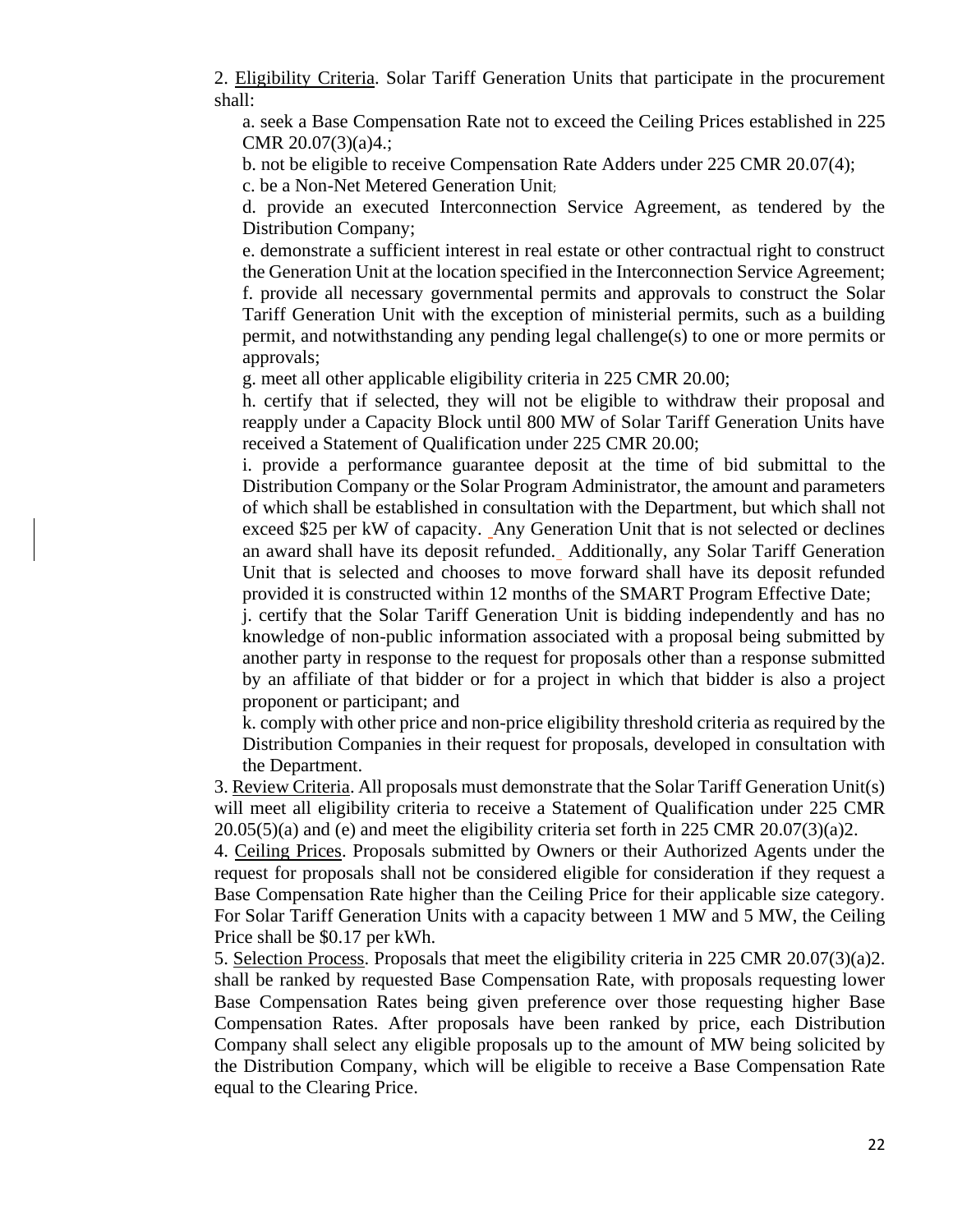6. Greenfield Subtractors. A Solar Tariff Generation Unit selected under the procurement will have a Greenfield Subtractor, as established in 225 CMR 20.07(4)(f), applied to its Base Compensation Rate, if applicable.

7. Post Selection Requirements. In order to be eligible to receive compensation following the procurement, Solar Tariff Generation Units with selected proposals that were previously qualified as Solar Carve-out II Renewable Generation Units must notify the Department of the Solar Carve-out II Renewable Generation Unit's forfeiture of its RPS Class I Statement of Qualification within 15 days of selection.

8. Clearing Price. The Clearing Price for Solar Tariff Generation Units with capacities between 1 MW and 5 MW shall be equal to the highest requested Base Compensation Rate among the selected proposals and shall be established separately for each Distribution Company. A Clearing Price may not exceed the Ceiling Prices established in 225 CMR 20.07(3)(a)4.

9. Proportional Allotment. Each Distribution Company shall solicit for an amount of capacity equal to up to one half of its first Capacity Block, as established pursuant to 225 CMR 20.05(3).

10. Confidentiality. The Distribution Company and the Department, to the extent authorized by law, will treat all proposals received from prospective Solar Tariff Generation Units in a confidential manner and will use reasonable efforts, except as required by law, not to disclose such information to any third party or use such information for any purpose other than in connection with the evaluation of a Solar Tariff Generation Unit's participation in the procurement process described in 225 CMR 20.07(3).

11. Payment and Cost Recovery. All Solar Tariff Generation Units selected *via* the procurement process shall only be eligible to receive compensation from the Distribution Companies subject to DPU and any other appropriate jurisdictional regulatory bodies' approval of a tariff.

12. Termination of Solicitation. If the Department, in consultation with the Distribution Companies, determines that reasonable proposals were not received or that the solicitation was not competitive, the Department may terminate the solicitation, and may require additional solicitations or administratively set a clearing price and initial Base Compensation Rate to fulfill the requirements of 225 CMR 20.07(3)(a).

13. Additional Solicitation Parameters. If the Department terminates the solicitation and chooses to issue a new solicitation, pursuant to 225 CMR 20.07(3)(a)12., any subsequent solicitation may rank proposals using a different methodology and establish pricing differently than the processes outlined in 225 CMR 20.07(3)(a)8. and 225 CMR 20.07(3)(b). Such methodologies shall be included in any subsequent request for proposals issued by the Distribution Companies, in consultation with the Department.

14. Unallocated Capacity. Should a Distribution Company not procure the full amount of capacity it must solicit, as described in 225 CMR 20.07(3)(a)9., the Department may allocate any remaining capacity to a future Capacity Block.

15. Miscellaneous. Other requirements, procedures, and eligibility criteria may be specified by the Distribution Companies in their requests for proposals, as developed in consultation with the Department.

(b) Block 1 Base Compensation Rates. For the purposes of establishing Base Compensation Rates for each Distribution Company under the Capacity Blocks established in 225 CMR 20.05(3), the Department shall calculate the mean price of all proposals selected in a Distribution Company's service territory under the competitive procurement process in 225 CMR 20.07(3)(a). This average price shall be the Base Compensation Rate for all projects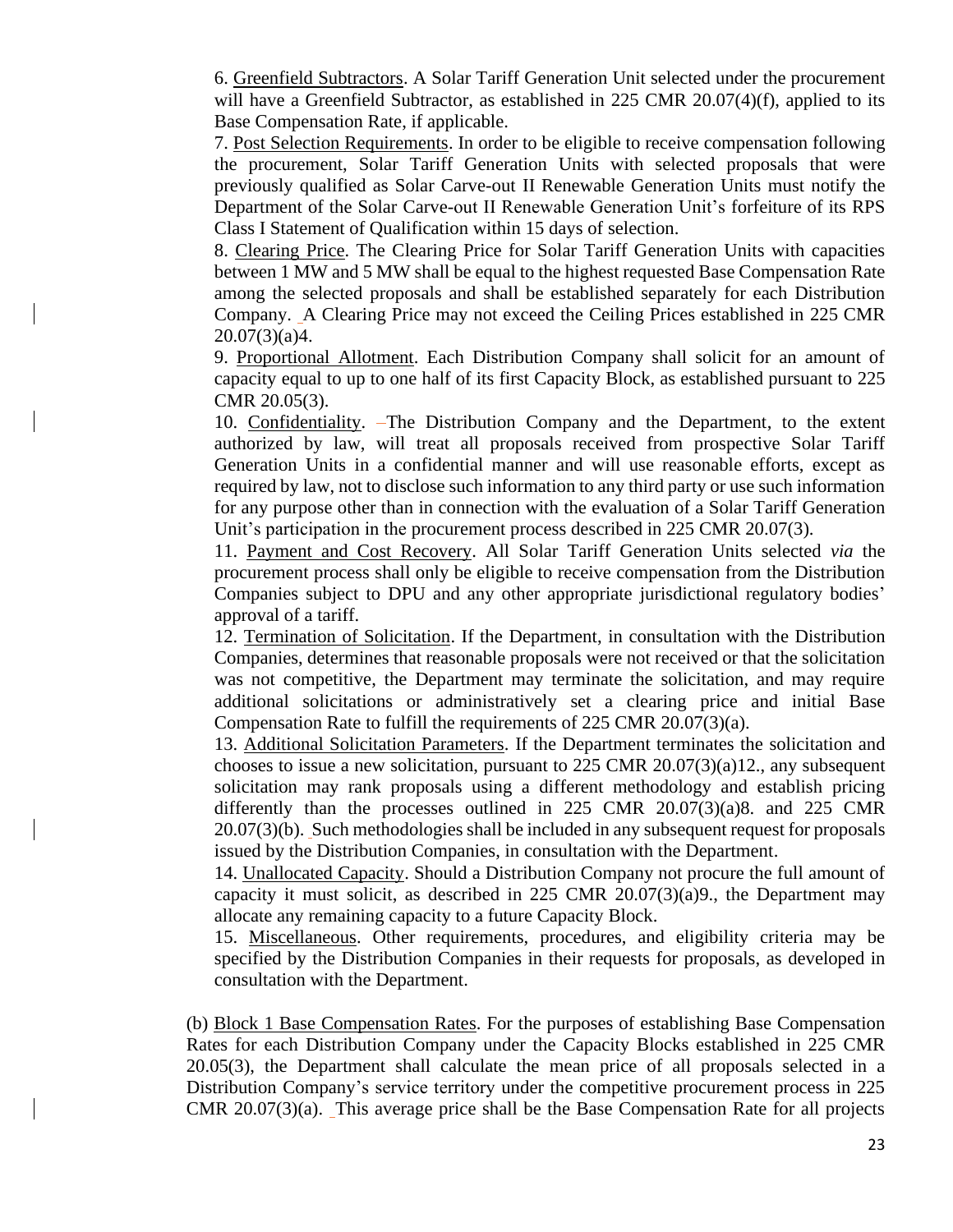that receive a Statement of Qualification under the first Capacity Block in a Distribution Company's service territory. If a Distribution Company receives insufficient bids for the Department to calculate a mean price for its service territory, the Department may require additional solicitations or administratively set the Base Compensation Rate for its first Capacity Block.

(c) Indices for Solar Tariff Generation Units equal to or less than one MW AC. Initial Base Compensation Rates for Solar Tariff Generation Units with capacities equal to or less than one MW AC will be established by multiplying the Block 1 Base Compensation Rate established under 225 CMR 20.07(3)(b) by the percentages in the following table:

| <b>Generation Unit Capacity</b>                                         | <b>Base Compensation</b><br><b>Rate Factor</b><br>(% of Clearing Price) |
|-------------------------------------------------------------------------|-------------------------------------------------------------------------|
| Low Income Solar Tariff Generation Units less than or equal to 25 kW AC | 230%                                                                    |
| Less than or equal to 25 kW AC                                          | 200%                                                                    |
| Greater than 25 kW AC to 250 kW AC                                      | 150%                                                                    |
| Greater than 250 kW AC to 500 kW AC                                     | 125%                                                                    |
| Greater than 500 kW AC to 1,000 kW AC                                   | 110%                                                                    |

(4) Compensation Rate Adders.

(a) Location Based Adders. Initial Location Based Adder Rates shall be established as follows:

| <b>Generation Unit Type</b>                          | <b>Adder Value (\$/kWh)</b> |
|------------------------------------------------------|-----------------------------|
| Building Mounted Solar Tariff Generation Unit        | \$0.02                      |
| Floating Solar Tariff Generation Unit                | \$0.03                      |
| Solar Tariff Generation Unit on a Brownfield         | \$0.03                      |
| Solar Tariff Generation Unit on an Eligible Landfill | \$0.04                      |
| Canopy Solar Tariff Generation Unit                  | \$0.06                      |
| Agricultural Solar Tariff Generation Unit            | \$0.06                      |

(b) Off-Taker Based Adders. Initial Off-Taker Based Adder Rates shall be established as follows:

| <b>Generation Unit Type</b>                              | <b>Adder Value</b><br>(S/kWh) |
|----------------------------------------------------------|-------------------------------|
| Community Shared Solar Tariff Generation Unit            | \$0.05                        |
| Low Income Property Solar Tariff Generation Unit         | \$0.03                        |
| Low Income Community Shared Solar Tariff Generation Unit | \$0.06                        |
| <b>Public Entity Solar Tariff Generation Unit</b>        | \$0.042                       |

(c) Energy Storage Adder. A Solar Tariff Generation Unit that co-locates with an Energy Storage System shall be eligible to receive a variable adder to its Base Compensation Rate.

1. Energy Storage Adder Multiplier. The energy storage adder multiplier shall be \$0.045/kWh and shall decline pursuant to 225 CMR 20.07(2).

2. Energy Storage Adder Formula. The variable energy storage adder for Solar Tariff Generation Units paired with Energy Storage Systems that meet the requirements of 225 CMR 20.06(1)(e) will be calculated using the following formula: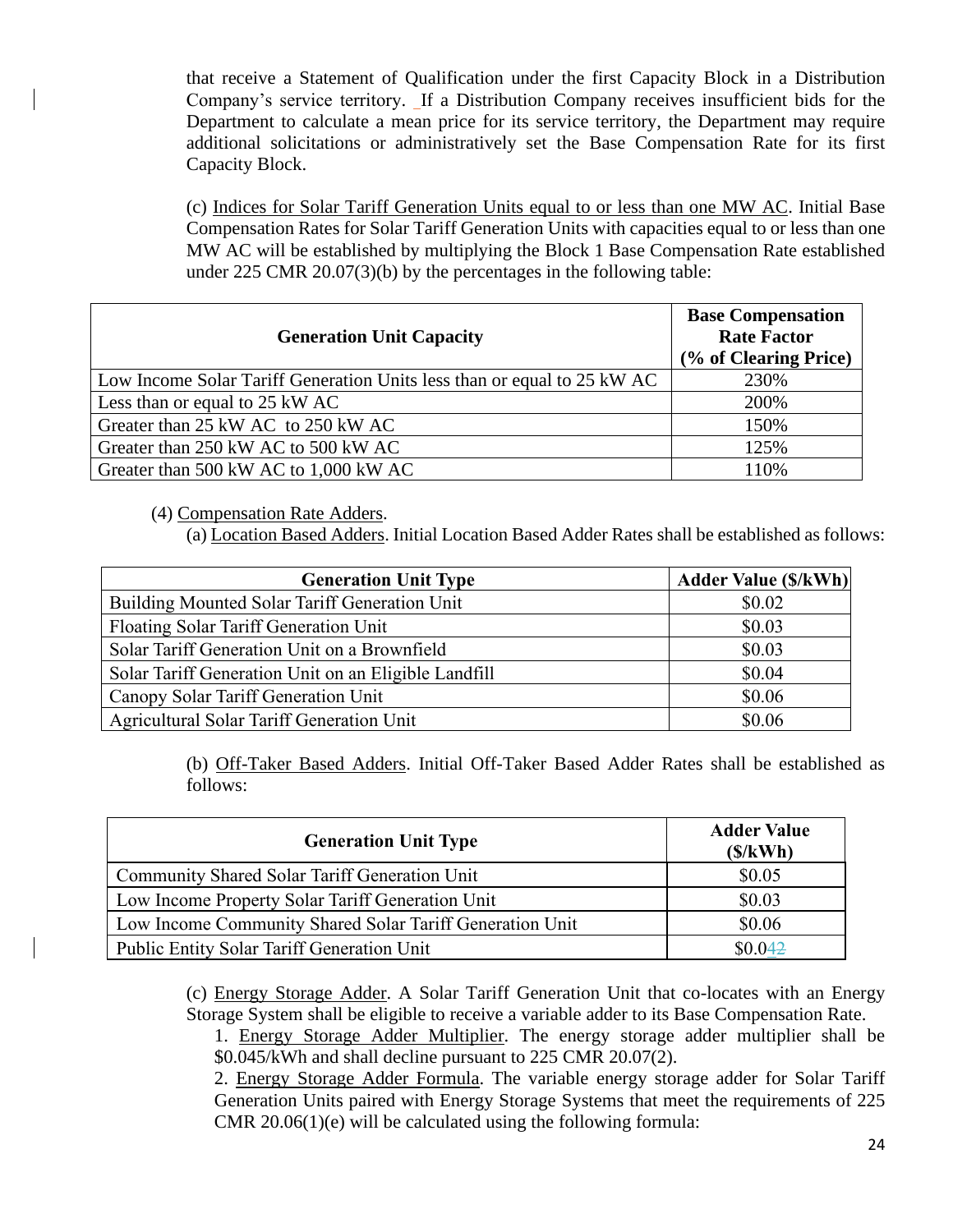

The Department shall publish a *Guideline on Energy Storage* that provides an Energy Storage Adder calculator and explains the parameters of 225 CMR 20.07(4)(c) and the formula in 225 CMR 20.07(4)(c)2.

(d) Solar Tracking Adder. A Solar Tariff Generation Unit that follows the path of the sun to maximize the solar radiation incident on the PV surface with a two-axis array that points the system directly at the sun at all times and is designed to maximize possible daily energy shall be eligible to receive an additional \$0.01/kWh Compensation Rate Adder. (e

(e) Pollinator Adder. A Solar Tariff Generation Unit that obtains and maintains at least a silver certification from the University of Massachusetts Clean Energy Extension Pollinator-Friendly Certification Program, or other equivalent certification as determined by the Department, shall be eligible to receive an additional \$0.0025/kWh Compensation Rate Adder.

(f) Combining Base Compensation Rates and Compensation Rate Adders.

1. A Solar Tariff Generation Unit with a capacity of 25 kW AC or less may only combine its Base Compensation Rate with the Energy Storage Adder, provided it meets the eligibility criteria in of 225 CMR 20.06(1)(e). A Solar Tariff Generation Unit with a capacity larger than 25 kW AC can combine its Base Compensation Rate with no more than one Compensation Rate Adder from each of the fourtive categories listed in 225 CMR  $20.07(4)(a)$  through ( $de$ ), provided it meets the eligibility criteria to qualify for each of the Compensation Rate Adders.

2. For Solar Tariff Generation Units with a capacity of greater than 25 kW AC, no combination of a Base Compensation Rate and Compensation Rate Adders can exceed the Base Compensation Rate for Low Income Solar Tariff Generation Units less than or equal to 25 kW AC established under 225 CMR 20.07(3)(b).

(fg) Greenfield Subtractors. A Solar Tariff Generation Unit that is classified as Category 2 Land Use or Category 3 Land Use, as prescribed in 225 CMR 20.05(5)(e)2. or 3., shall have value subtracted from its all-in Compensation Rate as follows:

1. Category 2 Land Use Solar Tariff Generation Units. A Solar Tariff Generation Unit that is classified as a Category 2 Land Use, as prescribed in 225 CMR 20.05(5)(e) $\frac{2}{3}$ , or that meets the exception established in 20.05(5)(e)1.c, shall have its Base Compensation Rate reduced by a Greenfield Subtractor of \$0.0005/kWh per acre of land that the Solar Tariff Generation Unit occupies.

2. Post Publication Date Category 32 Land Use Solar Tariff Generation Units. A Solar Tariff Generation Unit that is classified as a Category 32 Land Use, as prescribed in 225 **CMR** 20.05(5)(e)3., and 20.05(5)(e)7.b, after the Publication Date shall have its Base Compensation Rate reduced by a Greenfield Subtractor of \$0.00125/kWh per acre of land that the Solar Tariff Generation Unit occupies.

3. Category 3 Land Use Solar Tariff Generation Units. A Solar Tariff Generation Unit that is classified as a Category 3 Land Use, as prescribed in 225 CMR 20.05(5)(e)4., or that meets the exception established in  $20.05(5)(e)1.c$ , shall have its Base Compensation Rate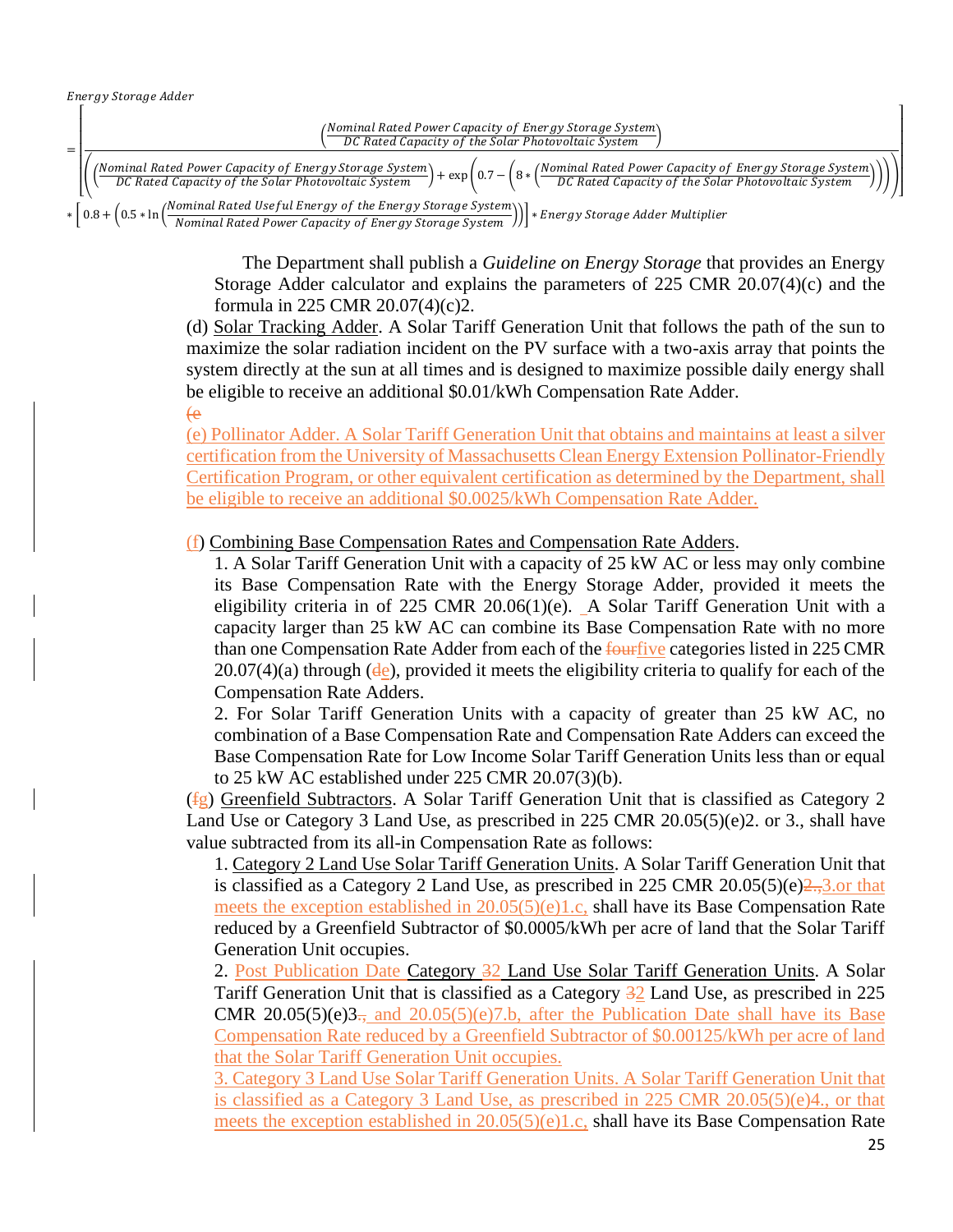reduced by a Greenfield Subtractor of \$0.001/kWh per acre of land that the Solar Tariff Generation Unit occupies.

4. Post Publication Date Category 3 Land Use Solar Tariff Generation Units. A Solar Tariff Generation Unit that is classified as a Category 3 Land Use, as prescribed in 225 CMR 20.05(5)(e)4 after the Publication Date shall have its Base Compensation Rate reduced by a Greenfield Subtractor of \$0.0025/kWh per acre of land that the Solar Tariff Generation Unit occupies.

5. Exceptions to Greenfield Subtractors. A Solar Tariff Generation Unit that- is classified as Category 2 Land Use or Category 3 Land Use, as prescribed in 225 CMR 20.05(5)(e)23. or  $3,4$ , or 225 CMR 20.05(5)(e)7 shall not have its Base Compensation Rate reduced by a Greenfield Subtractor, as prescribed in 225 CMR 20.07(4)( $f$ g), if it can be demonstrateddemonstrate to the Department's satisfaction that:

a. documentation required to meet the criteria set forth in 225 CMR 20.06(1)(c) was obtained prior to June 5, 2017; or

b. it should be granted an exception to the provisions of 225 CMR 20.07(4)( $\frac{f_{\text{g}}}{f_{\text{g}}}$ ) for good cause.

46. Determination of Acreage of Land Occupied. For the purposes of 225 CMR  $20.07(4)(fg)1$ . and 2., through 4, the acreage of land that a Solar Tariff Generation Unit occupies shall be determined by calculating the square footage occupied by the solar photovoltaic modules that are part of the Solar Tariff Generation Unit.

(5) Review of Compensation Rates. Upon issuing Statements of Qualification for 400 MW of Solar Tariff Generation Units, the Department will conduct a review of the Base Compensation Rates, Compensation Rate Adders, and overall cost impact to ratepayers to determine if any revisions to the SMART Program are necessary. The Department may conduct additional review(s) of these factors at its sole discretion to determine if any additional revisions to the SMART Program are necessary.

### 20.08 Calculation of Incentive Payments for Solar Tariff Generation Units

(1) Calculation of Incentive Payments for Standalone Solar Tariff Generation Units. Any payments provided to the Owner of a Standalone Solar Tariff Generation Unit, which meets the criteria of 225 CMR 20.08(1)(a) or (b), will be equal to total of the Solar Tariff Generation Unit's Base Compensation Rate plus any Compensation Rate Adders minus any Greenfield Subtractor, multiplied by the total kWh generated by the Solar Tariff Generation Unit in the Distribution Company billing period, minus the value of the energy generated by the Solar Tariff Generation Unit in a Distribution Company billing period.

Solar Incentive Payment

- $=$  (Base Compensation Rate  $+$  Compensation Rate Adders)
- − Greenfield Subtractor) \* total kWh generated
- − value of energy generated

(a) Value of Energy Generated for Standalone Solar Tariff Generation Units Receiving Bill Credits. The methodology for calculating the value of the energy generated by a Standalone Solar Tariff Generation Unit that receives a bill credit is dependent on whether it is qualified as a Net Metered Generation Unit or as an Alternative On-Bill Credit Generation Unit and will be determined as follows: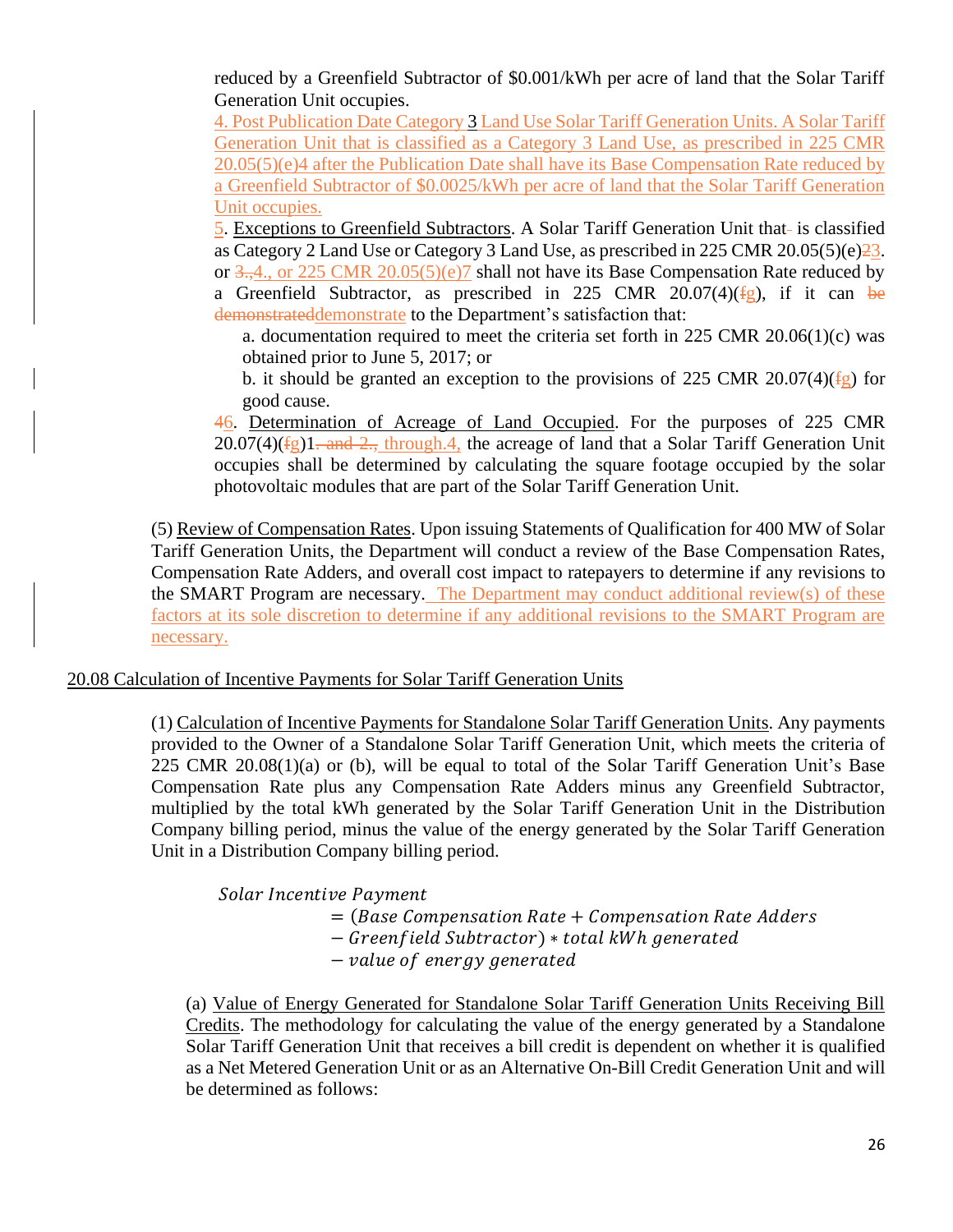1. Net Metered Generation Unit. The value of energy for a Net Metered Generation Unit shall be equal to the total kWh generated during a utility billing period multiplied by the Solar Tariff Generation Unit's applicable net metering credit, as established in M.G.L. c. 164, § 138.

> Net Metered Generation Unit Energy Value  $=$  total kWh Generated  $*$  net metering credit rate

2. Alternative On-Bill Credit Generation Unit. The value of energy for an Alternative On-Bill Credit Generation Unit shall be equal to the total kWh generated during a utility billing period multiplied by the Solar Tariff Generation Unit's applicable credit value under its applicable tariff structure.

Alternative On Bill Credit Generation Unit energy value  $=$  total kWh generated  $*$  energy compensation rate

(b) Value of Energy Generated for Non-Net Metered Generation Units. The value of energy for a Non-Net Metered Generation Unit shall be equal to its total compensation received from a Distribution Company as a State Qualifying Facility under 220 CMR 8.00: *Sales of Electricity by Qualifying Facilities and On-site Generating Facilities to Distribution Companies, and Sales of Electricity by Distribution Companies to Qualifying Facilities and On-site Generating Facilities*.

Non Net Metered Generation Unit energy value  $=$  total kWh generated  $*$  State Qualifying Facility value

(2) Calculation of Incentive Payments for Behind-the-Meter Solar Tariff Generation Unit. Payments provided to the Owner of a Behind-the-Meter Solar Tariff Generation Unit by a Distribution Company for RPS Class I Renewable Generation Attributes and Environmental Attributes will be fixed at the point in time that a Solar Tariff Generation Unit receives its Statement of Qualification for the duration that the Solar Tariff Generation Unit is eligible under 225 CMR 20.00 and shall be equal to the total Solar Tariff Generation Unit's Base Compensation Rate plus any Compensation Rate Adders minus any Greenfield Subtractor, multiplied by the total kWh generated by the Solar Tariff Generation Unit in the utility billing period, minus the sum of the Owner's current distribution kWh charge, current transmission kWh charge, current transition kWh charge, and the average of the basic service kWh charge in the prior three calendar years, as of the Generation Unit's Commercial Operation Date.

Behind the Meter Solar Tariff Generation Unit Compensation Rate

 $=$  (Capacity Based Rate  $+$  Compensation Rate Adders)

− Greenfield Subtractor) <del>− (distribution kWh charge</del>

+ transmission kWh charge + transition kWh charge

+ three year average of basic service kWh charge)

− (distribution kWh charge + transmission kWh charge

- + transition kWh charge
- + three year average of basic service kWh charge)

(3) Calculation of Incentive Payments for Behind-the-Meter Solar Tariff Generation Unit. Payments provided to the Owner of a Behind-the-Meter Solar Tariff Generation Unit served by a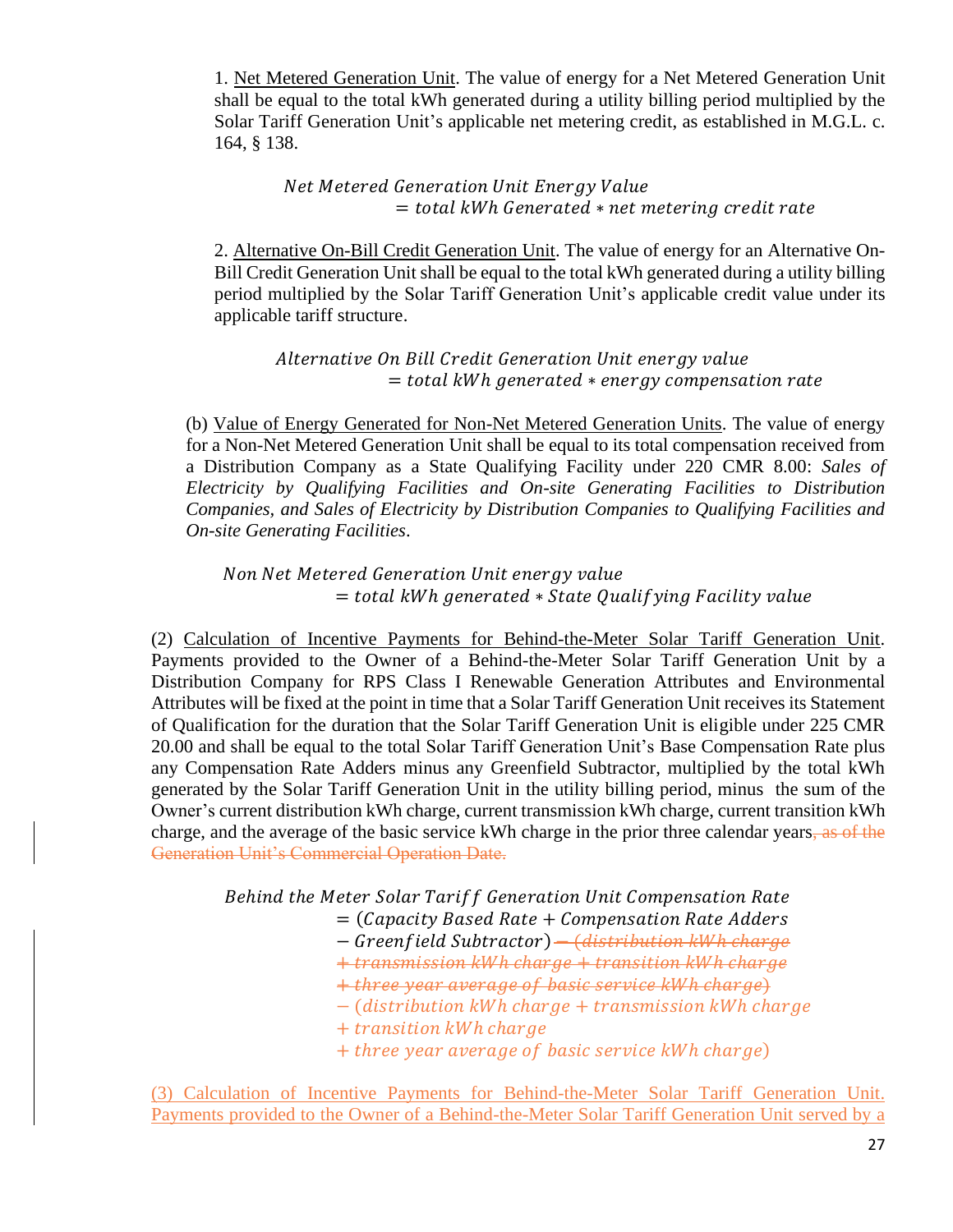SMART Tariff by a Distribution Company for RPS Class I Renewable Generation Attributes and Environmental Attributes will be fixed at the point in time that a Solar Tariff Generation Unit receives its Statement of Qualification for the duration that the Solar Tariff Generation Unit is eligible under 225 CMR 20.00 and shall be equal to the kWh generated by the Solar Tariff Generation Unit in the utility billing period multiplied by the Behind the Meter Solar Tariff Generation Unit Compensation Rate. The Behind the Meter Solar Tariff Generation Unit Compensation Rate shall be the sum total of the Solar Tariff Generation Unit's Base Compensation Rate plus any Compensation Rate Adders minus any Greenfield Subtractor, minus sixty five percent (0.65) of the sum total of current distribution kWh charge, current transmission kWh charge, and current transition kWh charge, plus thirty five percent (0.35) of the average of the basic service kWh charge in the prior three calendar years, as of the date of the Solar Tariff Generation Unit's preliminary Statement of Qualification.

Behind the Meter Solar Tariff Generation Unit Compensation Rate

- $=$  (Capacity Based Rate  $+$  Compensation Rate Adders
	- − Greenfield Subtractor)
	- − [0.65(distribution kWh charge + transmission kWh charge
	- $+$  transition kWh charge)
	- $+ 0.35$ (*three year average of basic service kWh charge*)]

#### 20.09 Solar Program Administrator.

The Department shall determine if it is necessary for the Distribution Companies to issue a request for proposals to procure an independent Solar Program Administrator that will be responsible for providing some or all of the following services by no later than July 5, 2017:

(1) receiving Statement of Qualification Applications;

(2) coordinating with the Department and the Distribution Companies to issue Statements of Qualification to Solar Tariff Generation Units;

(3) coordinating, receiving, and reviewing the requests for proposals under 225 CMR 20.07(3)(a).

(3) acting as the Independent Verifier for all Non-NEPOOL Market Assets, pursuant to 225 CMR  $20.05(6)(c)$ ; and

(4) any other duties prescribed in a request for proposals.

#### 20.10: Inspection

(1) Document Inspection. The Department may audit the accuracy of all information submitted pursuant to 225 CMR 20.00. The Department may request and obtain from any Owner or Authorized Agent of a Solar Tariff Generation Unit, and from any Distribution Company information that the Department determines necessary to monitor compliance with and enforcement of 225 CMR 20.00.

(2) Audit and Site Inspection. Upon reasonable notice to a Solar Tariff Generation Unit Owner, or Authorized Agent, the Department may conduct audits, which may include inspection and copying of records and/or site visits to a Solar Tariff Generation Unit's facilities, including, but not limited